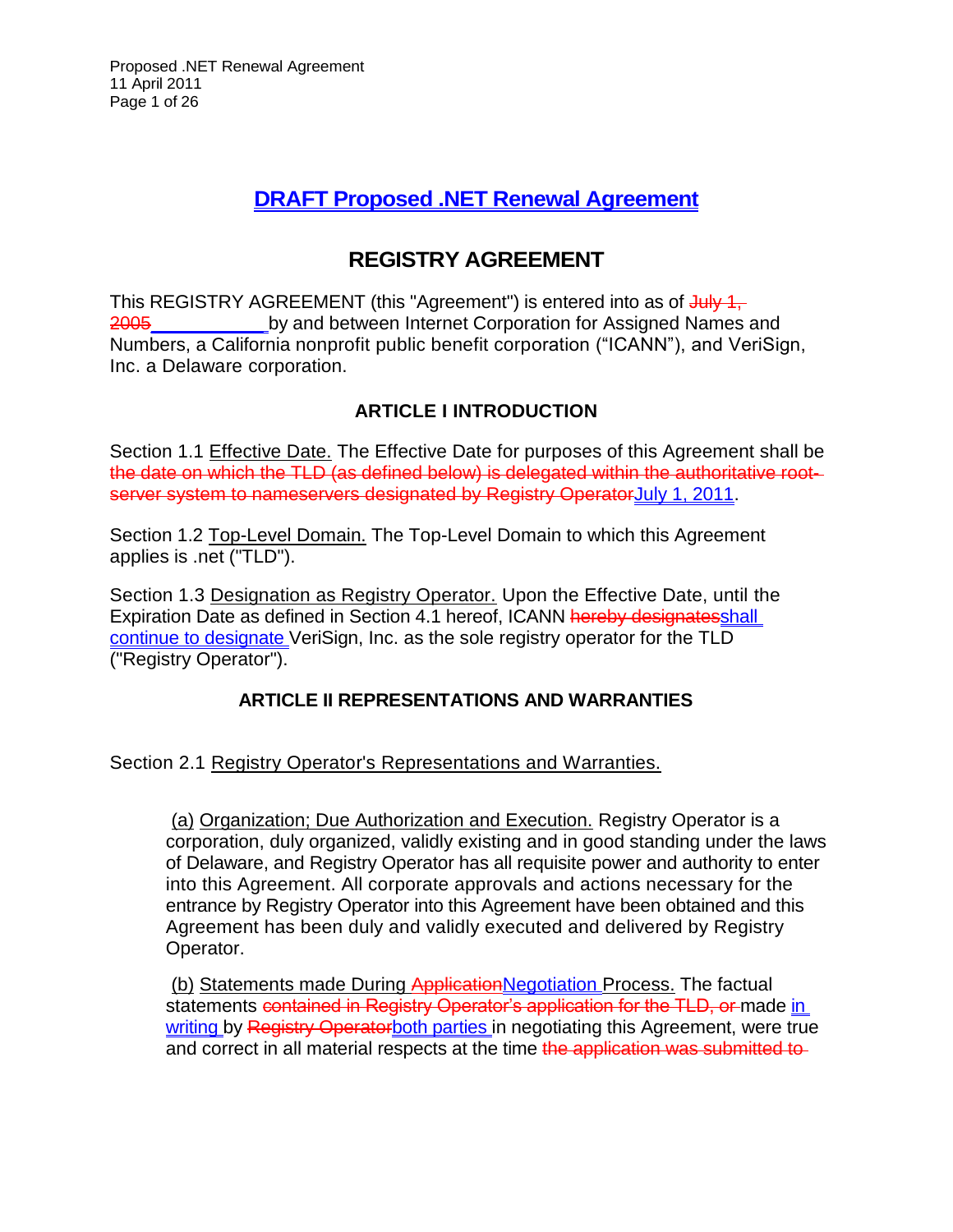ICANN and are true and correct in all material respects as of the date this Agreement is entered into set forth above.made. A violation or breach of this subsection shall not be a basis for termination, rescission or other equitable relief, and, instead shall only give rise to a claim for damages.

Section 2.2 ICANN's Representations and Warranties.

(a) Organization; Due Authorization and Execution. ICANN is a nonprofit public benefit corporation duly organized, validly existing and in good standing under the laws of California. ICANN has all requisite corporate power and authority to enter into this Agreement. All corporate approvals and actions necessary for the entrance by ICANN into this Agreement have been obtained and this Agreement has been duly and validly executed and delivered by ICANN.

## **ARTICLE III COVENANTS**

Section 3.1 Covenants of Registry Operator. Registry Operator covenants and agrees with ICANN as follows:

#### (a) Preserve Security and Stability.

(i) ICANN Temporary Specifications or Policies. Registry Operator shall comply with and implement all specifications or policies established by the ICANN Board of Directors on a temporary basis, if adopted by the ICANN Board of Directors by a vote of at least two-thirds of its members, so long as the ICANN Board of Directors reasonably determines that immediate temporary establishment of a specification or policy on the subject is necessary to maintain the Stability or Security (as defined in Section 3.1(d)(iv)(G)) of Registry Services or the DNS ("Temporary Specification or Policies"). Such proposed specification or policy shall be as narrowly tailored as feasible to achieve those objectives. In establishing any specification or policy under this provision, the ICANN Board of Directors shall state the period of time for which the specification or policy is temporarily adopted and shall immediately implement the Consensus Policy development process set forth in ICANN's Bylaws. ICANN shall also issue an advisory statement containing a detailed explanation of its reasons for adopting the temporary specification or policy and why the Board believes the specification or policy should receive the consensus support of Internet stakeholders. If the period of time for which the specification or policy is adopted exceeds 90 days, the ICANN Board shall reaffirm its temporary adoption every 90 days for a total period not to exceed one year, in order to maintain such policy in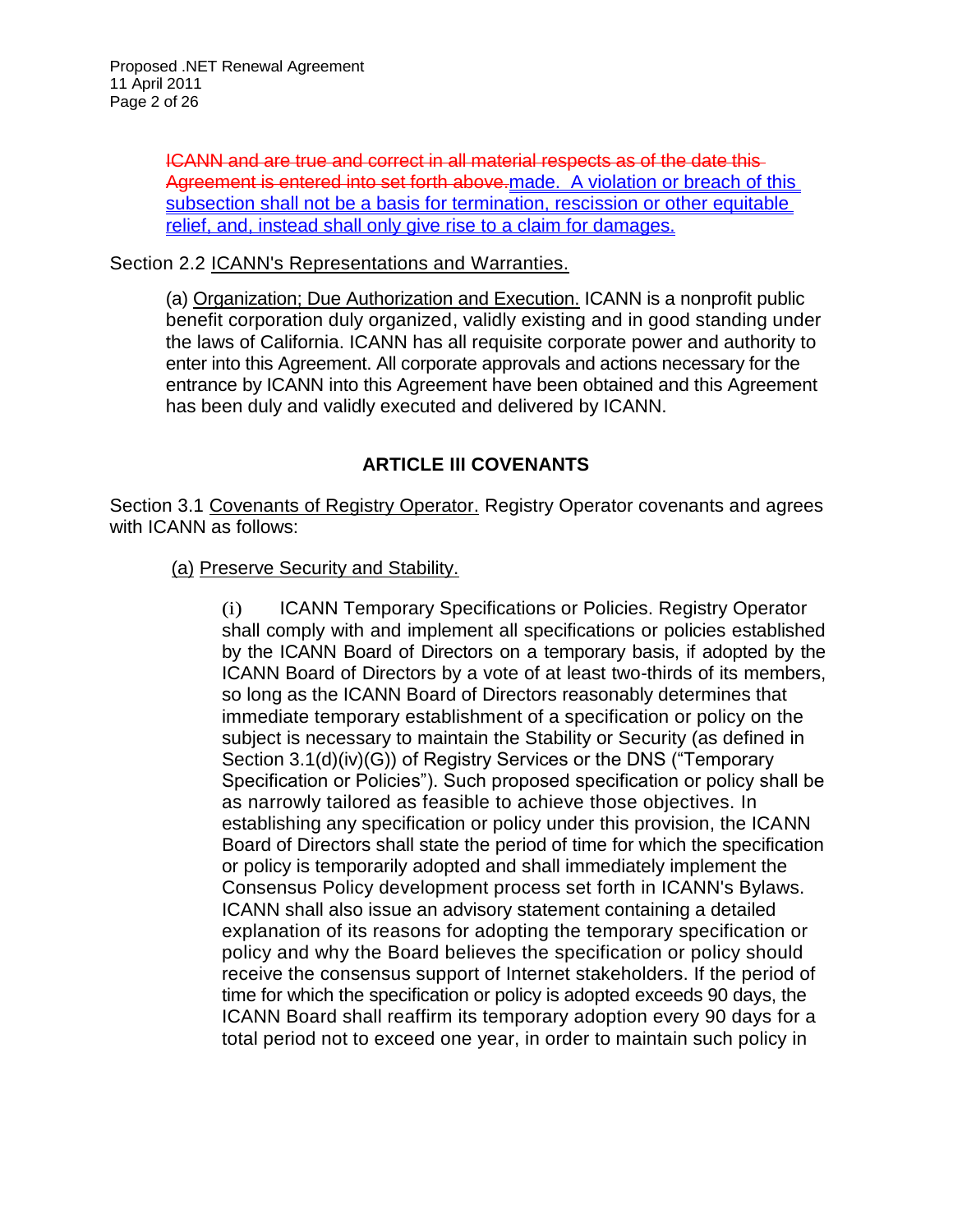effect until such time as it shall become a Consensus Policy as described in Section 3.1(b) below. If during such one year period, the temporary policy or specification does not become a Consensus Policy meeting the standard set forth in Section 3.1(b) below, Registry Operator shall no longer be required to comply with or implement such temporary policy or specification.

#### (b) Consensus Policies.

(i) At all times during the term of this Agreement and subject to the terms hereof, Registry Operator will fully comply with and implement all Consensus Policies found at [http://www.icann.org/general/consensus](http://www.icann.org/general/consensus-policies.htm,)[policies.htm,](http://www.icann.org/general/consensus-policies.htm,) as of the Effective Date and as may in the future be developed and adopted in accordance with ICANN's Bylaws and as set forth below.

(ii) "Consensus Policies" are those specifications or policies established (1) pursuant to the procedure set forth in ICANN's Bylaws and due process, and (2) covering those topics listed in Section 3.1(b)(iv) below. The Consensus Policy development process and procedure set forth in ICANN's Bylaws may be revised from time to time in accordance with ICANN's Bylaws, and any Consensus Policy that is adopted through such a revised process and covering those topics listed in Section 3.1(b)(iv) below shall be considered a Consensus Policy for purposes of this Agreement.

(iii) For all purposes under this Agreement, the policies identified at <http://www.icann.org/general/consensus-policies.htm> shall be treated in the same manner and have the same effect as "Consensus Policies."

(iv) Consensus Policies and the procedures by which they are developed shall be designed to produce, to the extent possible, a consensus of Internet stakeholders, including the operators of gTLDs. Consensus Policies shall relate to one or more of the following: (1) issues for which uniform or coordinated resolution is reasonably necessary to facilitate interoperability, Security and/or Stability of the Internet or DNS; (2) functional and performance specifications for the provision of Registry Services (as defined in Section 3.1(d)(iii) below); (3) Security and Stability of the registry database for the TLD; (4) registry policies reasonably necessary to implement Consensus Policies relating to registry operations or registrars; or (5) resolution of disputes regarding the registration of domain names (as opposed to the use of such domain names). Such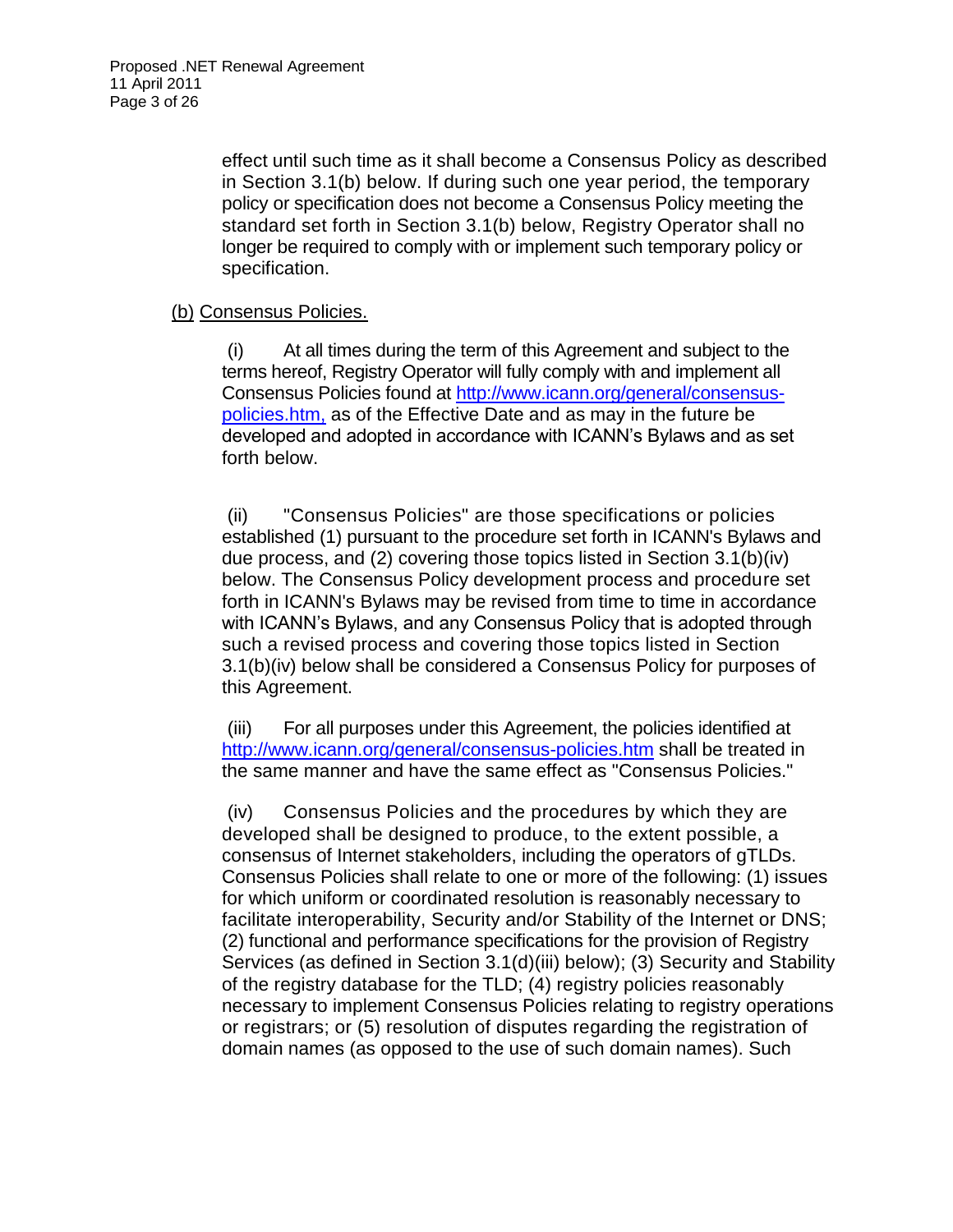categories of issues referred to in the preceding sentence shall include, without limitation:

(A) principles for allocation of registered names in the TLD (e.g., first-come, first-served, timely renewal, holding period after expiration);

(B) prohibitions on warehousing of or speculation in domain names by registries or registrars;

(C) reservation of registered names in the TLD that may not be registered initially or that may not be renewed due to reasons reasonably related to (a) avoidance of confusion among or misleading of users, (b) intellectual property, or (c) the technical management of the DNS or the Internet (e.g., establishment of reservations of names from registration);

(D) maintenance of and access to accurate and up-to-date information concerning domain name registrations;

(E) procedures to avoid disruptions of domain name registration due to suspension or termination of operations by a registry operator or a registrar, including procedures for allocation of responsibility for serving registered domain names in a TLD affected by such a suspension or termination; and

(F) resolution of disputes regarding whether particular parties may register or maintain registration of particular domain names.

(v) In addition to the other limitations on Consensus Policies, they shall not:

(A) prescribe or limit the price of Registry Services;

(B) modify the standards for the consideration of proposed Registry Services, including the definitions of Security and Stability (set forth below) and the standards applied by ICANN;

(C) for three years following the Effective Date, modify the procedure for the consideration of proposed Registry Services;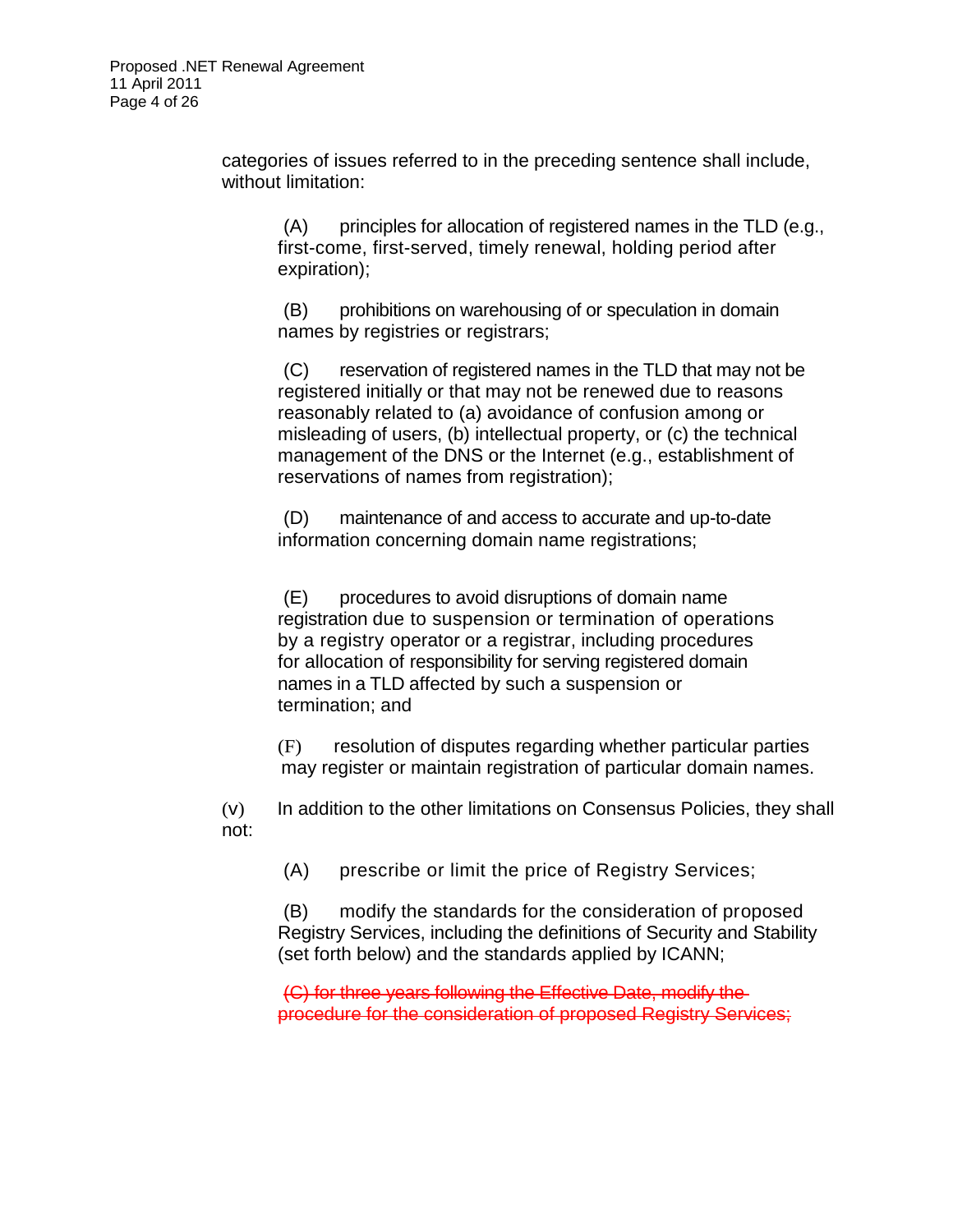$(C)$   $(D)$  modify the terms or conditions for the renewal or termination of this Agreement;

 $(D)$  (E) modify ICANN's obligations to Registry Operator under Section 3.2 (a), (b), and  $(c)$ ;

 $(E)$  (F) modify the limitations on Consensus Policies or Temporary Specifications or Policies;

 $(F)$  (G) modify the definition of Registry Services;

 $(G)$  (H) modify the terms of Sections 7.2 and 7.3, below; and

 $(H)$  (H) diter services that have been implemented pursuant to Section 3.1(d) of this Agreement (unless justified by compelling and just cause based on Security and Stability).

(vi) Registry Operator shall be afforded a reasonable period of time following notice of the establishment of a Consensus Policy or Temporary Specifications or Policies in which to comply with such policy or specification, taking into account any urgency involved.

In the event of a conflict between Registry Services (as defined in Section 3.1(d)(iii) below), on the one hand, and Consensus Policies developed in accordance with this Section 3.1(b) or any Temporary Specifications or Policies established pursuant to Section 3.1 (a)(i) above, on the other hand, the Consensus Polices or Temporary Specifications or Policies shall control, notwithstanding any other provisions contained within this Agreement.

#### (c) Handling of Registry Data.

(i) Data Escrow. Registry Operator shall establish at its expense a data escrow or mirror site policy for the Registry Data compiled by Registry Operator. Registry Data, as used in this Agreement, shall mean the following: (1) data for domains sponsored by all registrars, consisting of domain name, server name for each nameserver, registrar id, updated date, creation date, expiration date, status information, and DNSSEC delegation signer ("DS") data (if Registry Operator implements **DNSSEC)**; (2) data for nameservers sponsored by all registrars consisting of server name, each IP address, registrar id, updated date, creation date, expiration date, and status information; (3) data for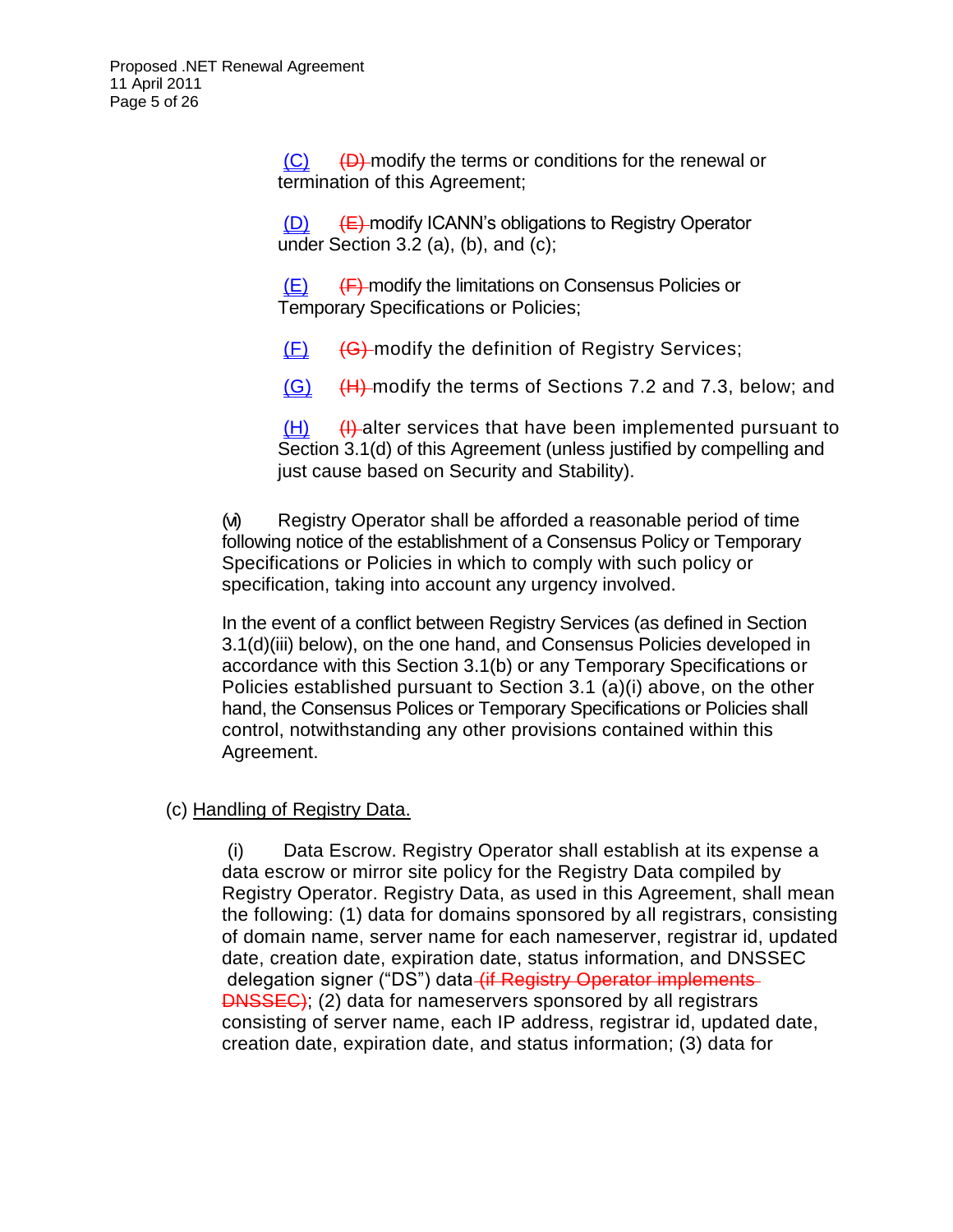registrars sponsoring registered domains and nameservers, consisting of registrar id, registrar address, registrar telephone number, registrar email address, whois server, referral URL, updated date and the name, telephone number, and e-mail address of all the registrar's administrative, billing, and technical contacts; and,  $(4)$  domain name registrant data collected by the Registry Operator from registrars as part of or following registration of a domain name. The escrow agent or mirror-site manager, and the obligations thereof, shall be mutually agreed upon by ICANN and Registry Operator on commercially reasonable standards that are technically and practically sufficient to allow a successor registry operator to assume management of the TLD. To this end, Registry Operator shall periodically deposit into escrow all Registry Data on a schedule (not more frequently than weekly for a complete set of Registry Data, and daily for incremental updates) and in an electronic format mutually approved from time to time by Registry Operator and ICANN, such approval not to be unreasonably withheld by either party. In addition, Registry Operator will deposit into escrow that data collected from registrars as part of offering Registry Services introduced after the Effective Date of this Agreement. The schedule, content, format, and procedure for escrow deposits shall be as reasonably established by ICANN from time to time, and as set forth in Appendix 1 hereto. Changes to the schedule, content, format, and procedure may be made only with the mutual written consent of ICANN and Registry Operator (which neither party shall unreasonably withhold) or through the establishment of a Consensus Policy as outlined in Section 3.1(b) above. The escrow shall be held under an agreement, substantially in the form of Appendix 2, as the same may be revised from time to time, among ICANN, Registry Operator, and the escrow agent.

(ii) Personal Data. Registry Operator shall notify registrars sponsoring registrations in the registry for the TLD of the purposes for which Personal Data (as defined below) submitted to Registry Operator by registrars, if any, is collected, the intended recipients (or categories of recipients) of such Personal Data, and the mechanism for access to and correction of such Personal Data. Registry Operator shall take reasonable steps to protect Personal Data from loss, misuse, unauthorized disclosure, alteration or destruction. Registry Operator shall not use or authorize the use of Personal Data in a way that is incompatible with the notice provided to registrars. "Personal Data" shall refer to all data about any identified or identifiable natural person.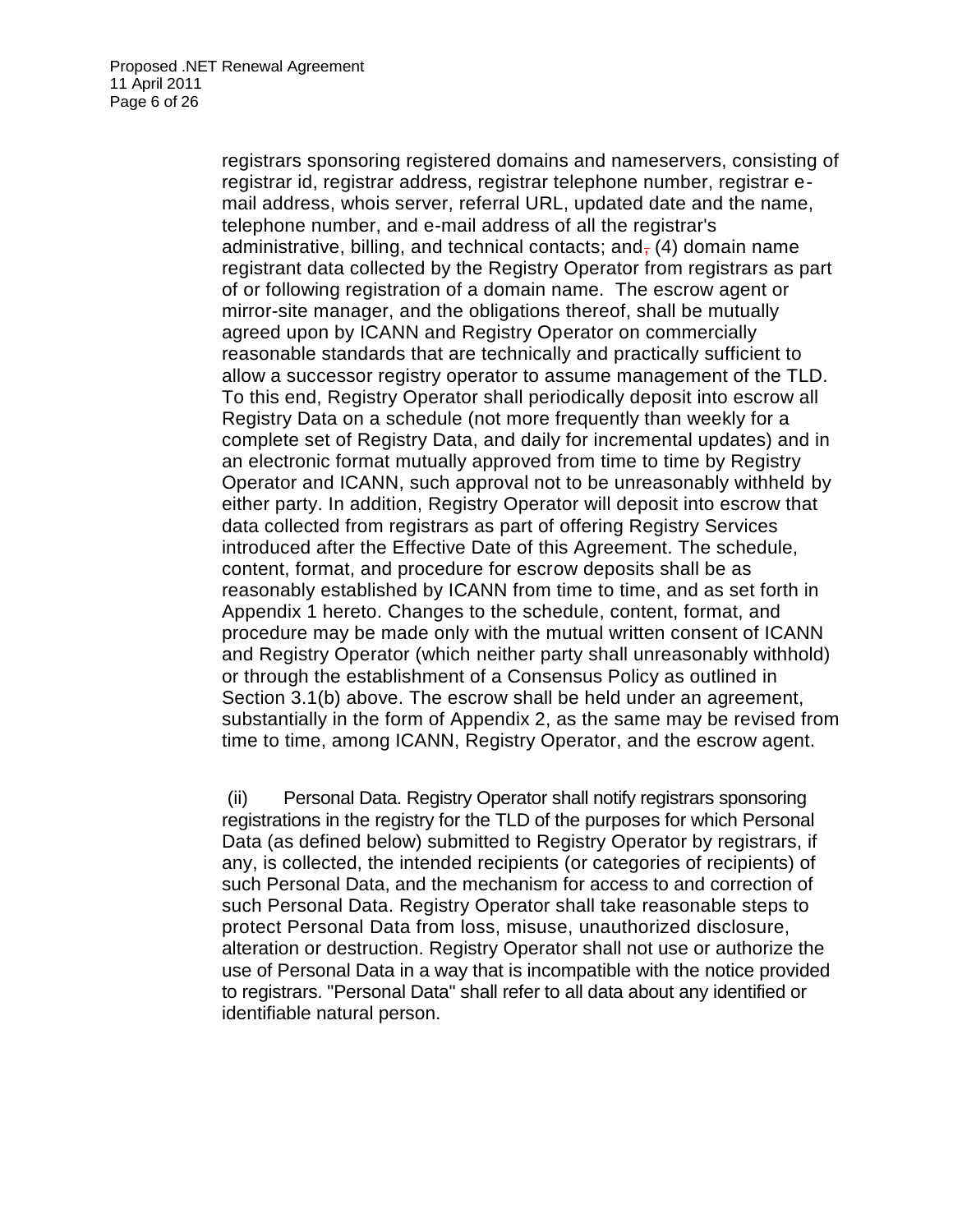(iii) Bulk Zone File Access. Registry Operator shall provide bulk access to the zone files for the registry for the TLD to ICANN on a continuous basis in the manner ICANN may reasonably specify from time to time. Bulk access to the zone files shall be provided to third parties on the terms set forth in the TLD zone file access agreement reasonably established by ICANN, which initially shall be in the form attached as Appendix 3 hereto. Changes to the zone file access agreement may be made upon the mutual written consent of ICANN and Registry Operator (which consent neither party shall unreasonably withhold).

(iv) Monthly Reporting. Within 20 days following the end of each calendar month, Registry Operator shall prepare and deliver to ICANN a report providing such data and in the format specified in Appendix 4. ICANN may audit Registry Operator's books and records relating to data contained in monthly reports from time to time upon reasonable advance written notice, provided that such audits shall not exceed one per quarter. Any such audit shall be at ICANN's cost, unless such audit shall reflect a material discrepancy or discrepancies in the data provided by Registry Operator. In the latter event, Registry Operator shall reimburse ICANN for all costs and expenses associated with such audit, which reimbursement shall be paid together with the next Registry-Level Fee payment due following the date of transmittal of the cost statement for such audit.

(v) Whois Service. Registry Operator shall provide such whois data as set forth in Appendix 5.

#### (d) Registry Operations.

(i) Registration Restrictions. Registry Operator shall reserve, and not register any TLD strings (i) appearing on the list of reserved TLD strings attached as Appendix 6 hereto or (ii) located at <http://data.iana.org/TLD/tlds-alpha-by-domain.txt> for initial (i.e., other than renewal) registration at the second level within the TLD.

(ii) Functional and Performance Specifications. Functional and Performance Specifications for operation of the TLD shall be as set forth in Appendix 7 hereto, and shall address without limitation DNS services; operation of the shared registration system; and nameserver operations. Registry Operator shall keep technical and operational records sufficient to evidence compliance with such specifications for at least one year, which records ICANN may audit from time to time upon reasonable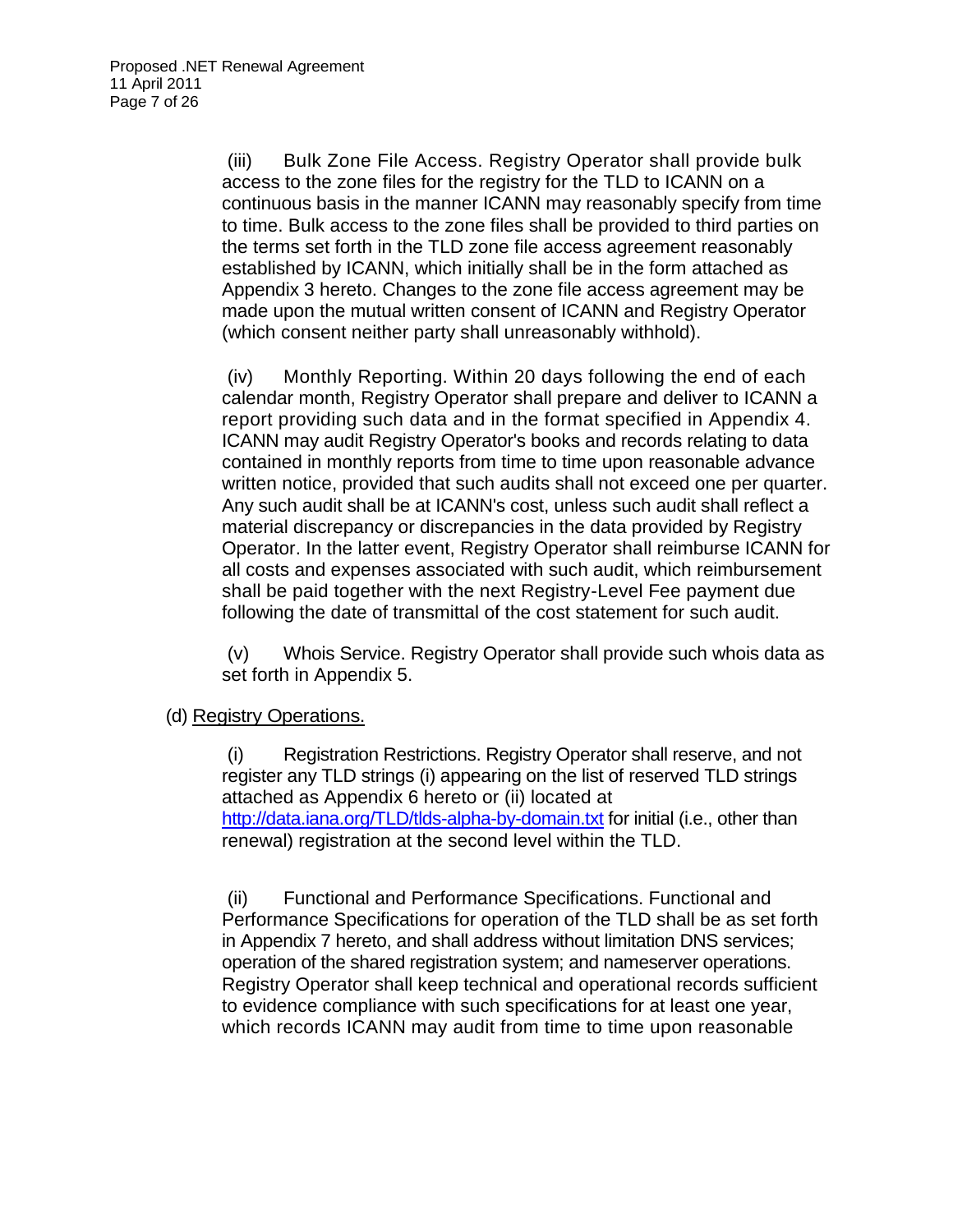advance written notice, provided that such audits shall not exceed one per quarter. Any such audit shall be at ICANN's cost.

(iii) Registry Services. Registry Services are, for purposes of this Agreement, defined as the following: (a) those services that are both (i) operations of the registry critical to the following tasks: the receipt of data from registrars concerning registrations of domain names and name servers; provision to registrars of status information relating to the zone servers for the TLD; dissemination of TLD zone files; operation of the registry zone servers; and dissemination of contact and other information concerning domain name server registrations in the TLD as required by this Agreement; and (ii) provided by the Registry Operator for the .net registry as of the Effective Date, as the case may be; (b) other products or services that the Registry Operator is required to provide because of the establishment of a Consensus Policy (as defined in Section 3.1(b) above); (c) any other products or services that only a registry operator is capable of providing, by reason of its designation as the registry operator; and (d) material changes to any Registry Service within the scope of (a), (b) or (c) above. Only Registry Services defined in (a) and (b) above are subject to the maximum price provisions of Section 7.3, below.

(iv) Process for Consideration of Proposed Registry Services. Following written notification by Registry Operator to ICANN that Registry Operator may make a change in a Registry Service within the scope of the preceding paragraph:

(A) ICANN shall have 15 calendar days to make a "preliminary determination" whether a Registry Service requires further consideration by ICANN because it reasonably determines such Registry Service: (i) could raise significant Security or Stability issues or (ii) could raise significant competition issues.

(B) Registry Operator must provide sufficient information at the time of notification to ICANN that it may implement such a proposed Registry Service to enable ICANN to make an informed "preliminary determination." Information provided by Registry Operator and marked "CONFIDENTIAL" shall be treated as confidential by ICANN. Registry Operator will not designate "CONFIDENTIAL" information necessary to describe the purpose of the proposed Registry Service and the effect on users of the DNS.

(C) ICANN may seek expert advice during the preliminary determination period (from entities or persons subject to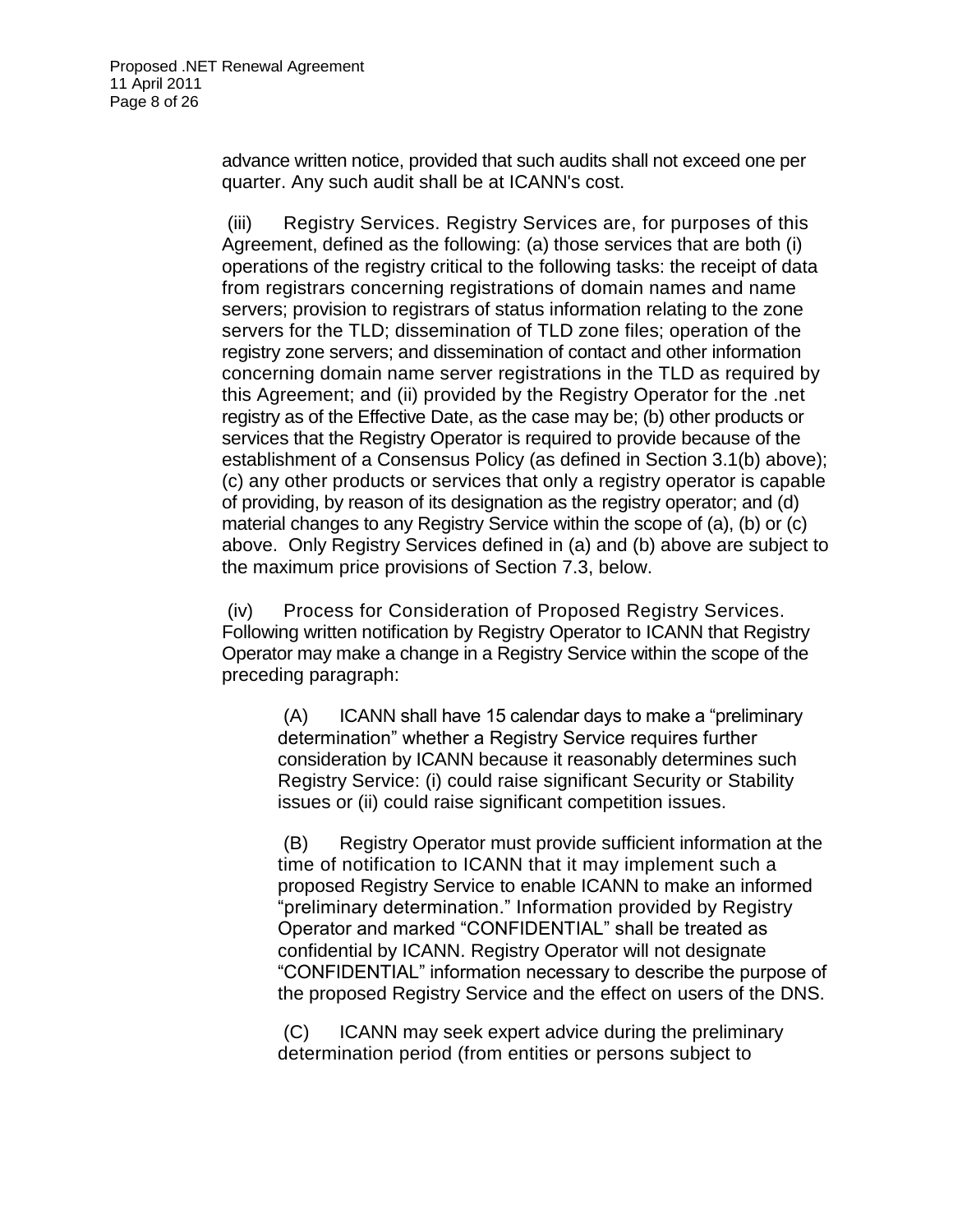confidentiality agreements) on the competition, Security or Stability implications of the Registry Service in order to make its "preliminary determination." To the extent ICANN determines to disclose confidential information to any such experts, it will provide notice to Registry Operator of the identity of the expert(s) and the information it intends to convey.

(D) If ICANN determines during the 15 calendar day "preliminary determination" period that the proposed Registry Service, does not raise significant Security or Stability (as defined below), or competition issues, Registry Operator shall be free to deploy it upon such a determination.

(E) In the event ICANN reasonably determines during the 15 calendar day "preliminary determination" period that the Registry Service might raise significant competition issues, ICANN shall refer the issue to the appropriate governmental competition authority or authorities with jurisdiction over the matter within five business days of making its determination, or two business days following the expiration of such 15 day period, whichever is earlier, with notice to Registry Operator. Any such referral communication shall be posted on ICANN's website on the date of transmittal. Following such referral, ICANN shall have no further responsibility, and Registry Operator shall have no further obligation to ICANN, with respect to any competition issues relating to the Registry Service. If such a referral occurs, the Registry Operator will not deploy the Registry Service until 45 calendar days following the referral, unless earlier cleared by the referred governmental competition authority.

(F) In the event that ICANN reasonably determines during the 15 calendar day "preliminary determination" period that the proposed Registry Service might raise significant Stability or Security issues (as defined below), ICANN will refer the proposal to a Standing Panel of experts (as defined below) within five business days of making its determination, or two business days following the expiration of such 15 day period, whichever is earlier, and simultaneously invite public comment on the proposal. The Standing Panel shall have 45 calendar days from the referral to prepare a written report regarding the proposed Registry Service's effect on Security or Stability (as defined below), which report (along with a summary of any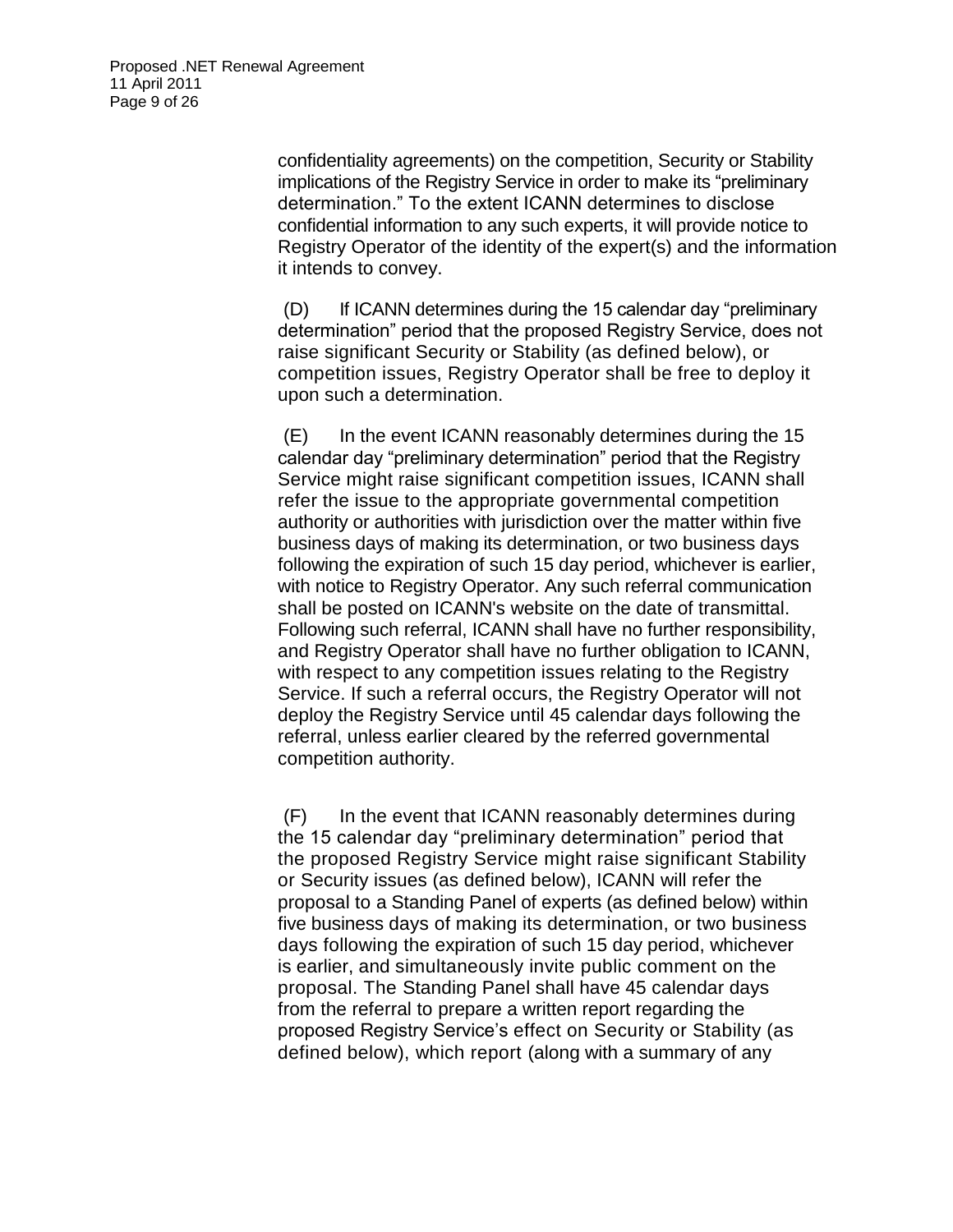public comments) shall be forwarded to the ICANN Board. The report shall set forward the opinions of the Standing Panel, including, but not limited to, a detailed statement of the analysis, reasons, and information upon which the panel has relied in reaching their conclusions, along with the response to any specific questions that were included in the referral from ICANN staff. Upon ICANN's referral to the Standing Panel, Registry Operator may submit additional information or analyses regarding the likely effect on Security or Stability of the Registry Service.

(G) Upon its evaluation of the proposed Registry Service, the Standing Panel will report on the likelihood and materiality of the proposed Registry Service's effects on Security or Stability, including whether the proposed Registry Service creates a reasonable risk of a meaningful adverse effect on Security or Stability as defined below:

Security: For purposes of this Agreement, an effect on security by the proposed Registry Service shall mean (1) the unauthorized disclosure, alteration, insertion or destruction of Registry Data, or (2) the unauthorized access to or disclosure of information or resources on the Internet by systems operating in accordance with all applicable standards.

Stability: For purposes of this Agreement, an effect on stability shall mean that the proposed Registry Service (1) is not compliant with applicable relevant standards that are authoritative and published by a well-established, recognized and authoritative standards body, such as relevant Standards-Track or Best Current Practice RFCs sponsored by the IETF or (2) creates a condition that adversely affects the throughput, response time, consistency or coherence of responses to Internet servers or end systems, operating in accordance with applicable relevant standards that are authoritative and published by a well-established, recognized and authoritative standards body, such as relevant Standards-Track or Best Current Practice RFCs and relying on Registry Operator's delegation information or provisioning services.

(H) Following receipt of the Standing Panel's report, which will be posted (with appropriate confidentiality redactions made after consultation with Registry Operator) and available for public comment, the ICANN Board will have 30 calendar days to reach a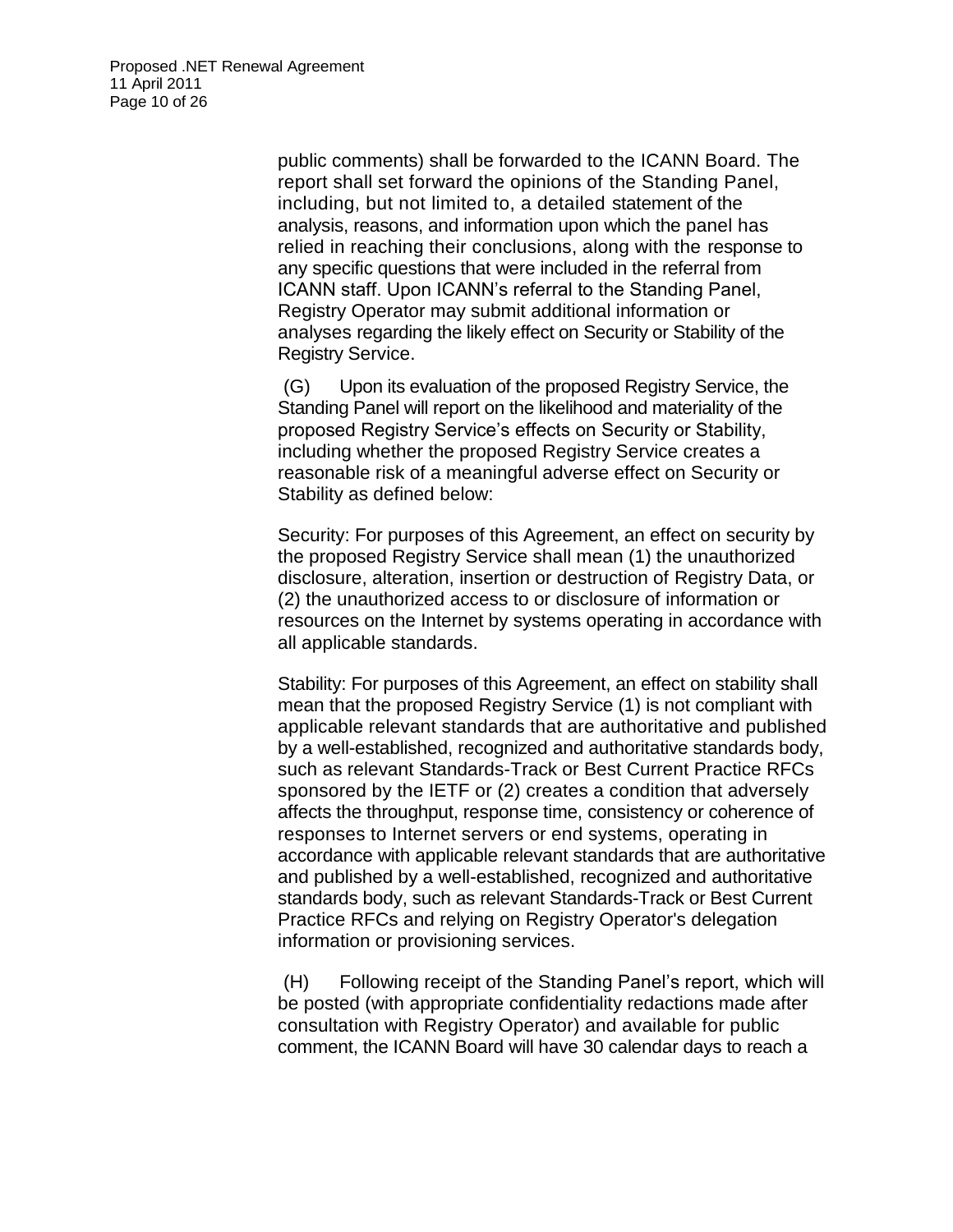decision. In the event the ICANN Board reasonably determines that the proposed Registry Service creates a reasonable risk of a meaningful adverse effect on Stability or Security, Registry Operator will not offer the proposed Registry Service. An unredacted version of the Standing Panel's report shall be provided to Registry Operator upon the posting of the report. The Registry Operator may respond to the report of the Standing Panel or otherwise submit to the ICANN Board additional information or analyses regarding the likely effect on Security or Stability of the Registry Service.

(I)The Standing Panel shall consist of a total of 20 persons expert in the design, management and implementation of the complex systems and standards-protocols utilized in the Internet infrastructure and DNS (the "Standing Panel"). The members of the Standing Panel will be selected by its Chair. The Chair of the Standing Panel will be a person who is agreeable to both ICANN and the registry constituency of the supporting organization then responsible for generic top level domain registry policies. All members of the Standing Panel and the Chair shall execute an agreement requiring that they shall consider the issues before the panel neutrally and according to the definitions of Security and Stability. For each matter referred to the Standing Panel, the Chair shall select no more than five members from the Standing Panel to evaluate the referred matter, none of which shall have an existing competitive, financial, or legal conflict of interest, and with due regard to the particular technical issues raised by the referral.

(e) Fees and Payments. Registry Operator shall pay the Registry-Level Fees to ICANN on a quarterly basis in accordance with Section 7.2 hereof.

(f) Traffic Data. Nothing in this Agreement shall preclude Registry Operator from making commercial use of, or collecting, traffic data regarding domain names or non-existent domain names for purposes such as, without limitation, the determination of the availability and Security and Stability of the Internet, pinpointing specific points of failure, characterizing attacks and misconfigurations, identifying compromised networks and hosts, and promoting the sale of domain names; provided, however, that such use does not disclose domain name registrant, end user information or other Personal Data as defined in Section 3.1(c)(ii) for any purpose not otherwise authorized by this agreement. In this regard, in the event the TLD registry is a "thick" registry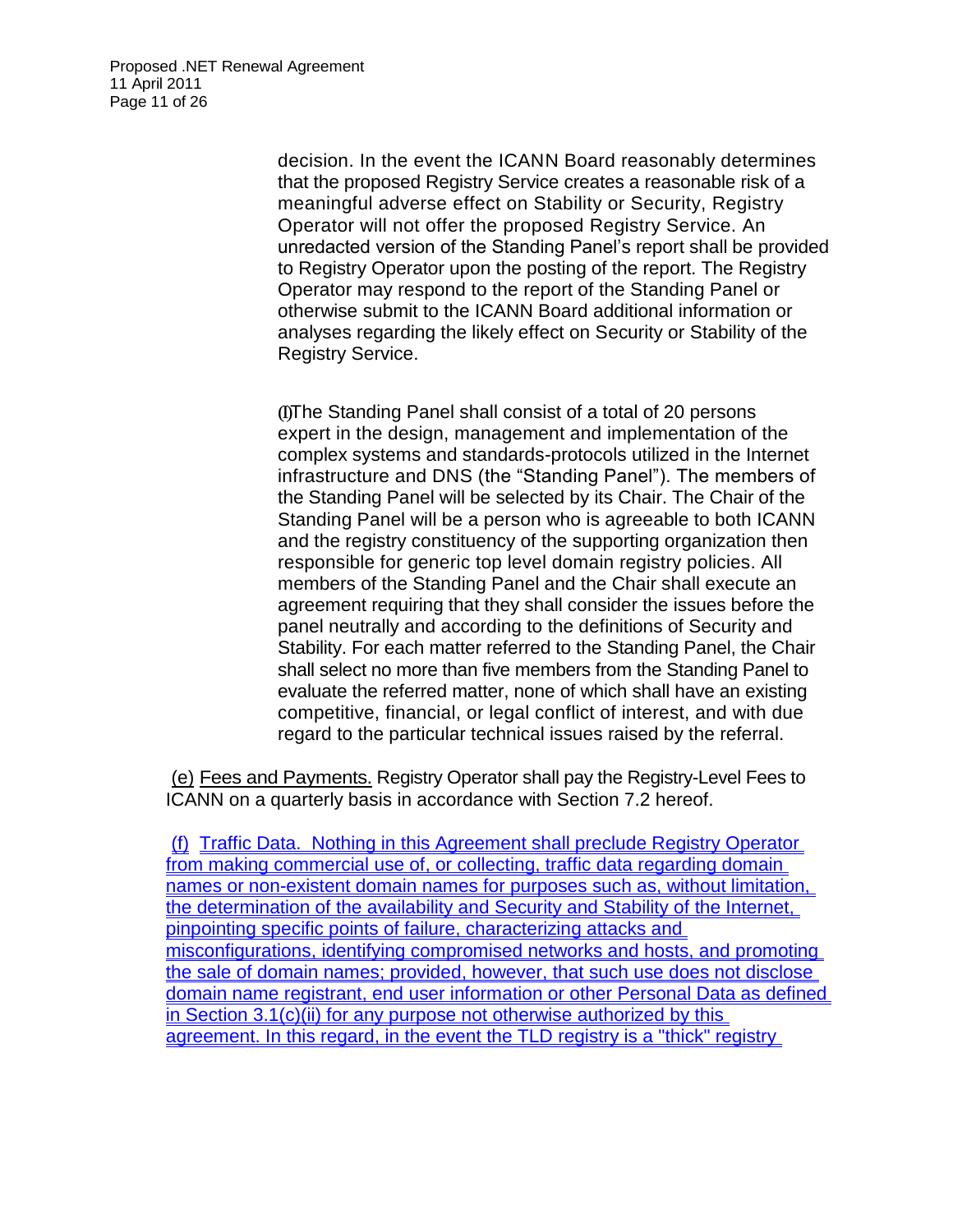model, the traffic data that may be accessible to and used by Registry Operator shall be limited to the data that would be accessible to a registry operated under a "thin" registry model. The process for the introduction of new Registry Services shall not apply to such traffic data. Nothing contained in this Section 3.1(f) shall be deemed to constitute consent or acquiescence by ICANN to a re-introduction by Registry Operator of the SiteFinder service previously introduced by the Registry Operator on or about September 15, 2003, or the introduction of any other service employing a universal wildcard function, except that this sentence shall not prohibit the provision of nameservice or any other non-registry service for a domain or zone used for other than registration services to unaffiliated third parties by a single entity (including its affiliates) for domain names registered through an ICANN-accredited registrar. To the extent that traffic data subject to this provision is made available, access shall be on terms that are nondiscriminatory.

(g)Cooperation. The parties agree to cooperate with each other and share data as necessary to accomplish the terms of this Agreement.

Section 3.2 Covenants of ICANN. ICANN covenants and agrees with Registry Operator as follows:

(a) Open and Transparent. Consistent with ICANN's expressed mission and core values, ICANN shall operate in an open and transparent manner.

(b) Equitable Treatment. ICANN shall not apply standards, policies, procedures or practices arbitrarily, unjustifiably, or inequitably and shall not single out Registry Operator for disparate treatment unless justified by substantial and reasonable cause.

(c) TLD Zone Servers. In the event and to the extent that ICANN is authorized to set policy with regard to an authoritative root server system, it will ensure that (i) the authoritative root will point to the TLD zone servers designated by Registry Operator for the Registry TLD throughout the Term of this Agreement; and (ii) any changes to the TLD zone server designation submitted to ICANN by Registry Operator will be implemented by ICANN within seven days of submission.

(d) Nameserver Changes. Registry Operator may request changes in the nameserver delegation for the Registry TLD. Any such request must be made in a format, and otherwise meet technical requirements, specified from time to time by ICANN. ICANN will use commercially reasonable efforts to have such requests implemented in the Authoritative Root-Server System within seven calendar days of the submission.(e) Root-zone Information Publication. ICANN's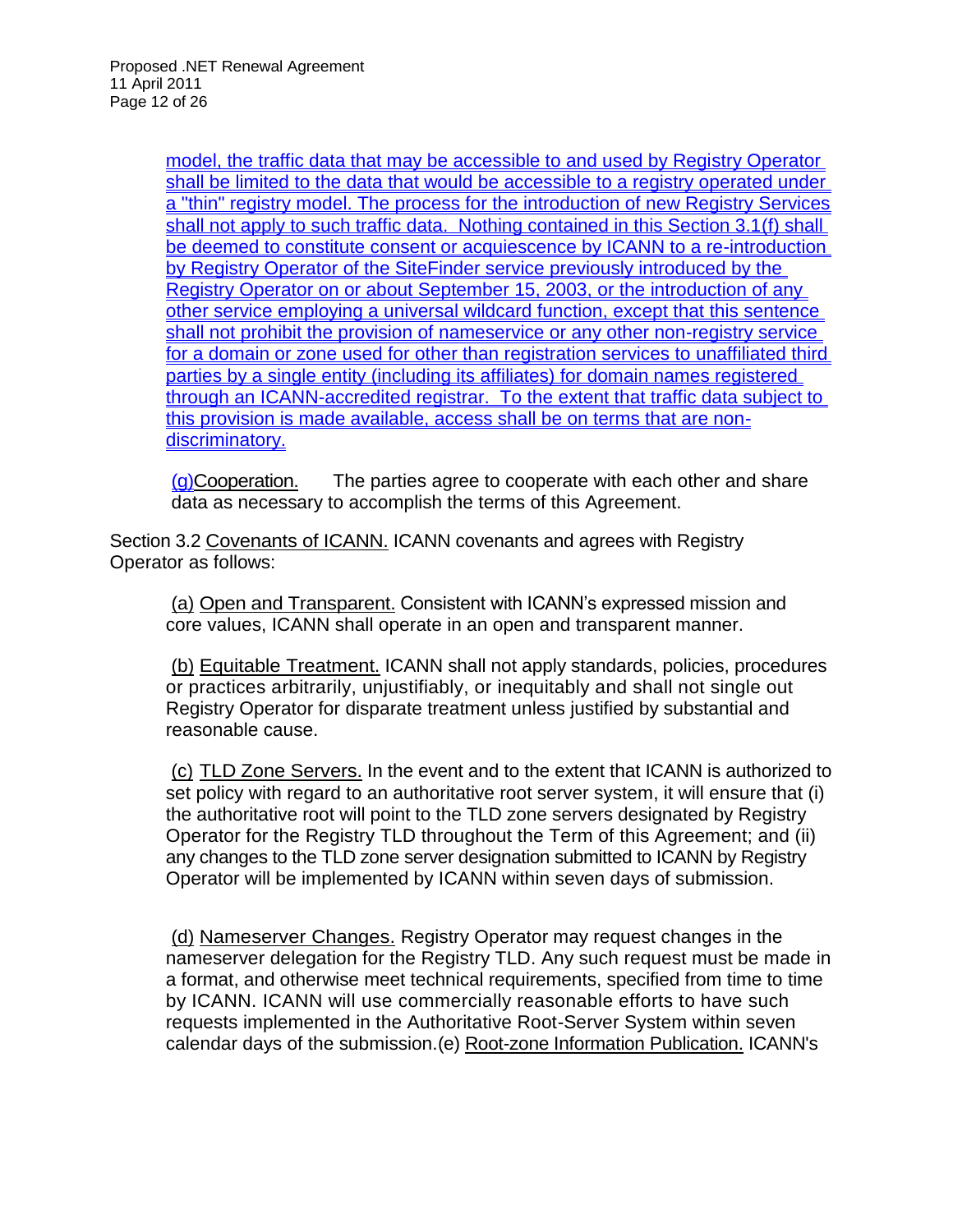publication of root-zone contact information for the Registry TLD will include Registry Operator and its administrative and technical contacts. Any request to modify the contact information for the Registry Operator must be made in the format specified from time to time by ICANN.

#### **ARTICLE IV TERM OF AGREEMENT**

Section 4.1 Term. The initial term of this Agreement shall be six years from the Effective Date (the "Expiration Date"). Registry Operator agrees that upon the earlier of (i) termination of this Agreement by ICANN in accordance with Article VI below or (ii) the Expiration Date, it will cease to be the Registry Operator for the TLD, unless, with respect to termination under the foregoing clause (ii), Registry Operator and ICANN agree on terms for renewal of the Agreement as set forth in Section 4.2 below prior to the Expiration Date.

Section 4.2 Renewal. This Agreement shall be renewed upon the expiration of the initial term set forth in Section 4.1 above and each later term, unless the following has occurred: (i) following notice of breach to Registry Operator in accordance with Section 6.1 and failure to cure such breach within the time period prescribed in Section 6.1, an arbitrator or court has determined that Registry Operator has been in fundamental and material breach of Registry Operator's obligations set forth in Sections 3.1(a), (b), (d) or (e); Section 5.2 or Section 7.3 and (ii) following the final decision of such arbitrator or court, Registry Operator has failed to comply within ten days with the decision of the arbitrator or court, or within such other time period as may be prescribed by the arbitrator or court. Upon renewal, in the event that the terms of this Agreement are not similar to the terms generally in effect in the Registry Agreements of the 5 largest gTLDs (determined by the number of domain name registrations under management at the time of renewal), renewal shall be upon terms reasonably necessary to render the terms of this Agreement similar to such terms in the Registry Agreements for those other gTLDs. The preceding sentence, however, shall not apply to the terms of this Agreement regarding the price of Registry Services; the standards for the consideration of proposed Registry Services, including the definitions of Security and Stability and the standards applied by ICANN in the consideration process; the terms or conditions for the renewal or termination of this Agreement; ICANN's obligations to Registry Operator under Section 3.2 (a), (b), and (c); the limitations on Consensus Policies or Temporary Specifications or Policies; the definition of Registry Services; or the terms of Section 7.3. Upon renewal, Registry-Level Transaction Fees may be reasonably modified so long as any increase in such fees shall not exceed the average of the percentage increase in Registry-Level Transaction Fees for the 5 largest gTLDs (determined as above), during the prior three-year period.

Section 4.3 Changes. While this Agreement is in effect, the parties agree to engage in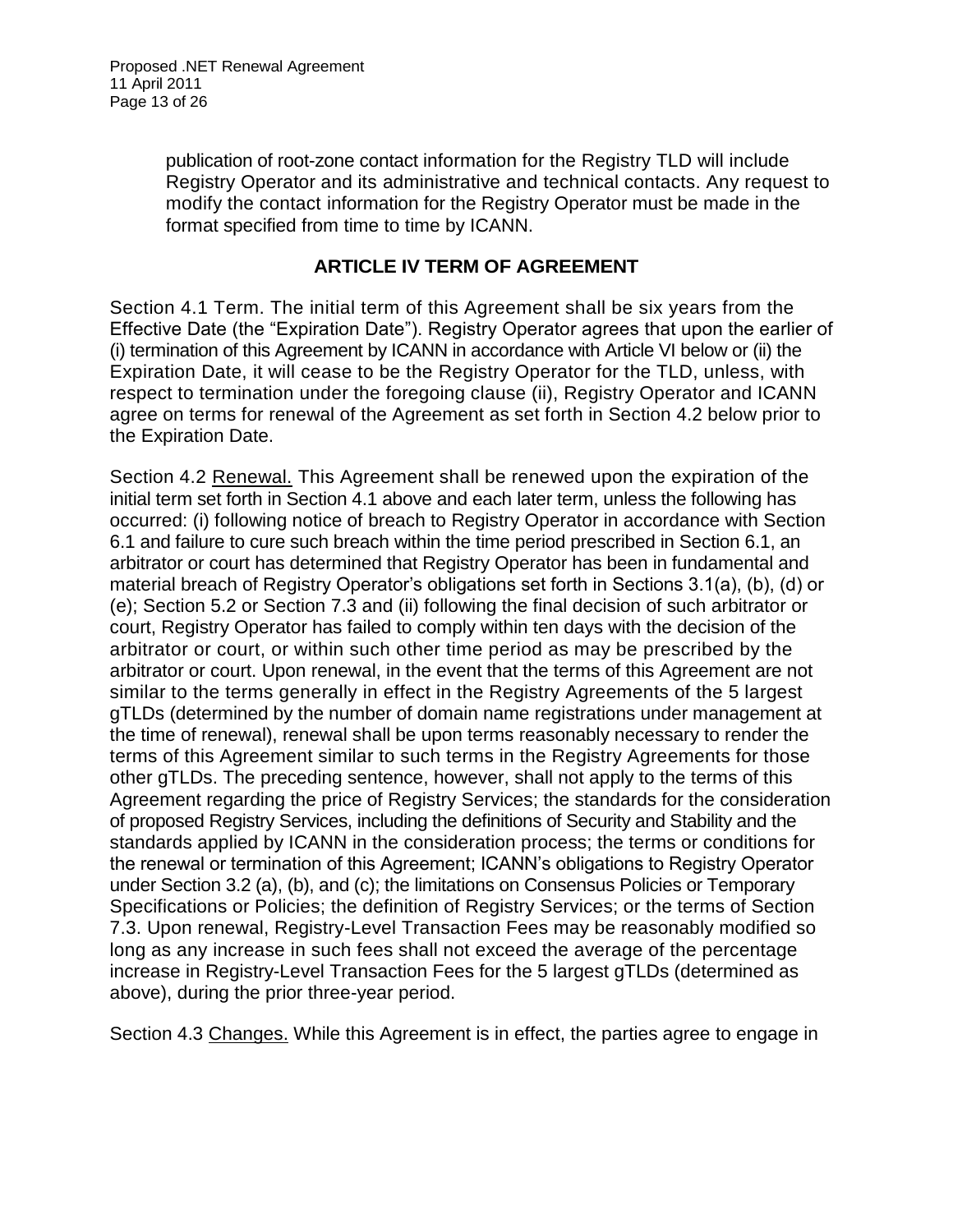Proposed .NET Renewal Agreement 11 April 2011 Page 14 of 26

good faith negotiations at regular intervals (at least once every three calendar years following the Effective Date) regarding possible changes to the terms of the Agreement, including to Section 7.2 regarding fees and payments to ICANN.

Section 4.4 Failure to Perform in Good Faith. In the event Registry Operator shall have been repeatedly and willfully in fundamental and material breach of Registry Operator's obligations set forth in Sections 3.1(a), (b), (d) or (e); Section 5.2 or Section 7.3, and arbitrators in accordance with Section 5.1(b) of this Agreement repeatedly have found Registry Operator to have been in fundamental and material breach of this Agreement, including in at least three separate awards, then the arbitrators shall award such punitive, exemplary or other damages as they may believe appropriate under the circumstances.

## **ARTICLE V DISPUTE RESOLUTION**

Section 5.1 Resolution of Disputes.

(a) Cooperative Engagement. In the event of a disagreement between Registry Operator and ICANN arising under or out of this Agreement, either party may by notice to the other invoke the dispute resolution provisions of this Article V. Provided, however, that before either party may initiate arbitration as provided in Section 5.1(b) below, ICANN and Registry Operator must attempt to resolve the dispute by cooperative engagement as set forth in this Section 5.1(a). If either party provides written notice to the other demanding cooperative engagement as set forth in this Section 5.1(a), then each party will, within seven calendar days after such written notice is deemed received in accordance with Section 8.6 hereof, designate a single executive officer as its representative under this Section 5.1(a) with full authority to act on such party's behalf to resolve the dispute. The designated representatives shall, within 2 business days after being designated, confer by telephone or in person to attempt to resolve the dispute. If they are not able to resolve the dispute during such telephone conference or meeting, they shall further meet in person at a location reasonably designated by ICANN within 7 calendar days after such initial telephone conference or meeting, at which meeting the parties shall attempt to reach a definitive resolution. The time schedule and process set forth in this Section 5.1(a) may be modified with respect to any dispute, but only if both parties agree to a revised time schedule or process in writing in advance. Settlement communications within the scope of this paragraph shall be inadmissible in any arbitration or litigation between the parties.

(b) Arbitration. Disputes arising under or in connection with this Agreement, including requests for specific performance, shall be resolved through binding arbitration conducted as provided in this Section 5.1(b) pursuant to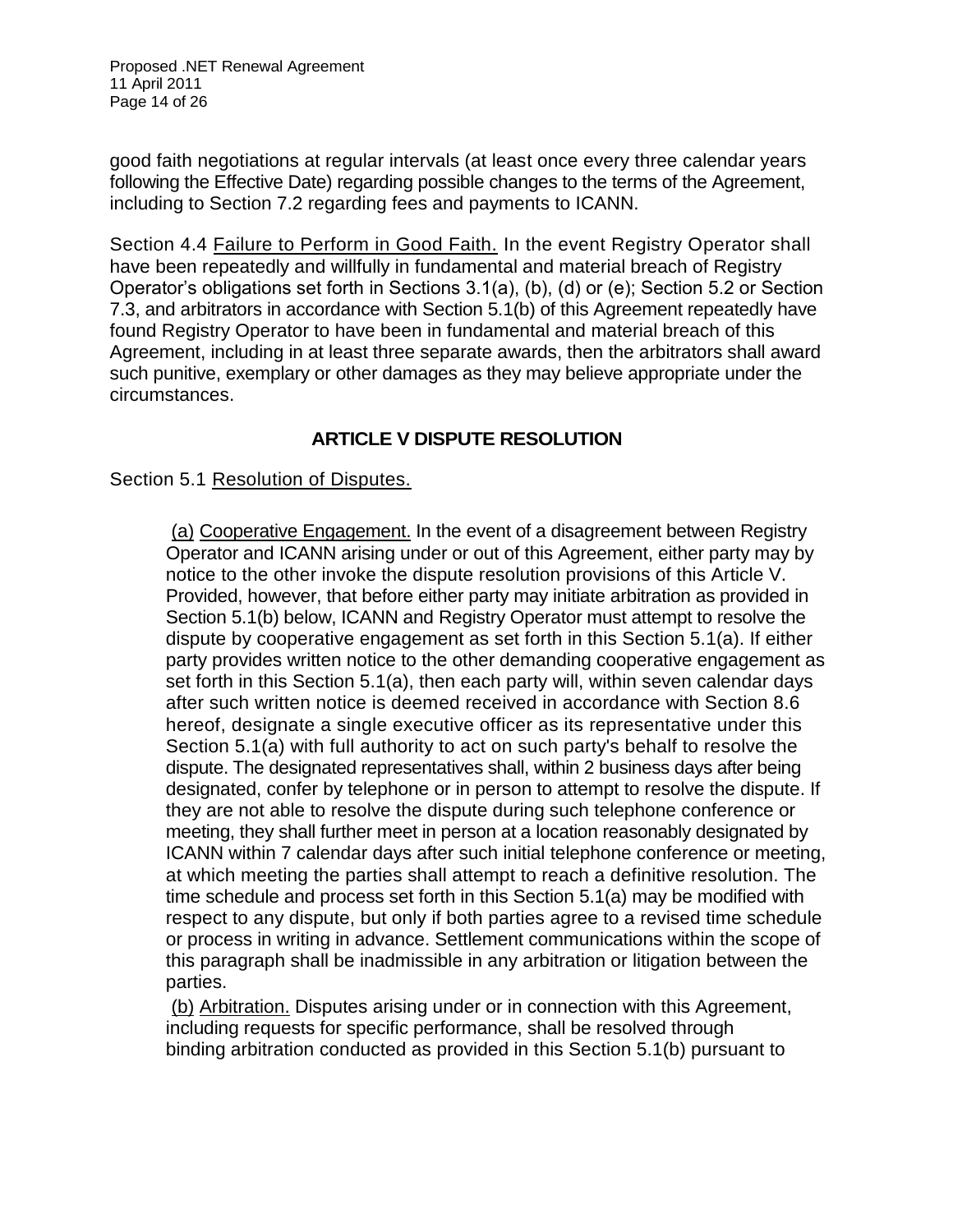the rules of the International Court of Arbitration of the International Chamber of Commerce ("ICC"). The arbitration shall be conducted in the English language and shall occur in Los Angeles County, California, USA only following the failure to resolve the dispute pursuant to cooperative engagement discussions as set forth in Section 5.1(a) above. There shall be three arbitrators: each party shall choose one arbitrator and, if the two arbitrators are not able to agree on a third arbitrator, the third shall be chosen by the ICC. The prevailing party in the arbitration shall have the right to recover its costs and reasonable attorneys' fees, which the arbitrators shall include in their awards. Any party that seeks to confirm or vacate an arbitration award issued under this Section 5.1(b) may do so only pursuant to the applicable arbitration statutes. In any litigation involving ICANN concerning this Agreement, jurisdiction and exclusive venue for such litigation shall be in a court located in Los Angeles County, California, USA; however, the parties shall also have the right to enforce a judgment of such a court in any court of competent jurisdiction. For the purpose of aiding the arbitration and/or preserving the rights of the parties during the pendency of an arbitration, the parties shall have the right to seek a temporary stay or injunctive relief from the arbitration panel or a court, which shall not be a waiver of this agreement to arbitrate.

Section 5.2 Specific Performance. Registry Operator and ICANN agree that irreparable damage could occur if any of the provisions of this Agreement was not performed in accordance with its specific terms. Accordingly, the parties agree that they each shall be entitled to seek from the arbitrators specific performance of the terms of this Agreement (in addition to any other remedy to which each party is entitled).

Section 5.3 Limitation of Liability. ICANN's aggregate monetary liability for violations of this Agreement shall not exceed the amount of Registry-Level Fees paid by Registry Operator to ICANN within the preceding twelve-month period pursuant to Section 7.2 of this Agreement. Registry Operator's aggregate monetary liability to ICANN for violations of this Agreement shall be limited to fees and monetary sanctions, if any, due and owing to ICANN under this Agreement within the preceding twelve month period. In no event shall either party be liable for special, indirect, incidental, punitive, exemplary, or consequential damages arising out of or in connection with this Agreement or the performance or nonperformance of obligations undertaken in this Agreement, except as provided pursuant to Section 4.4 of this Agreement. EXCEPT AS OTHERWISE EXPRESSLY PROVIDED IN THIS AGREEMENT, REGISTRY OPERATOR DOES NOT MAKE ANY WARRANTY, EXPRESS OR IMPLIED, WITH RESPECT TO THE SERVICES RENDERED BY ITSELF, ITS SERVANTS, OR ITS AGENTS OR THE RESULTS OBTAINED FROM THEIR WORK, INCLUDING, WITHOUT LIMITATION, ANY IMPLIED WARRANTY OF MERCHANTABILITY, NON-INFRINGEMENT, OR FITNESS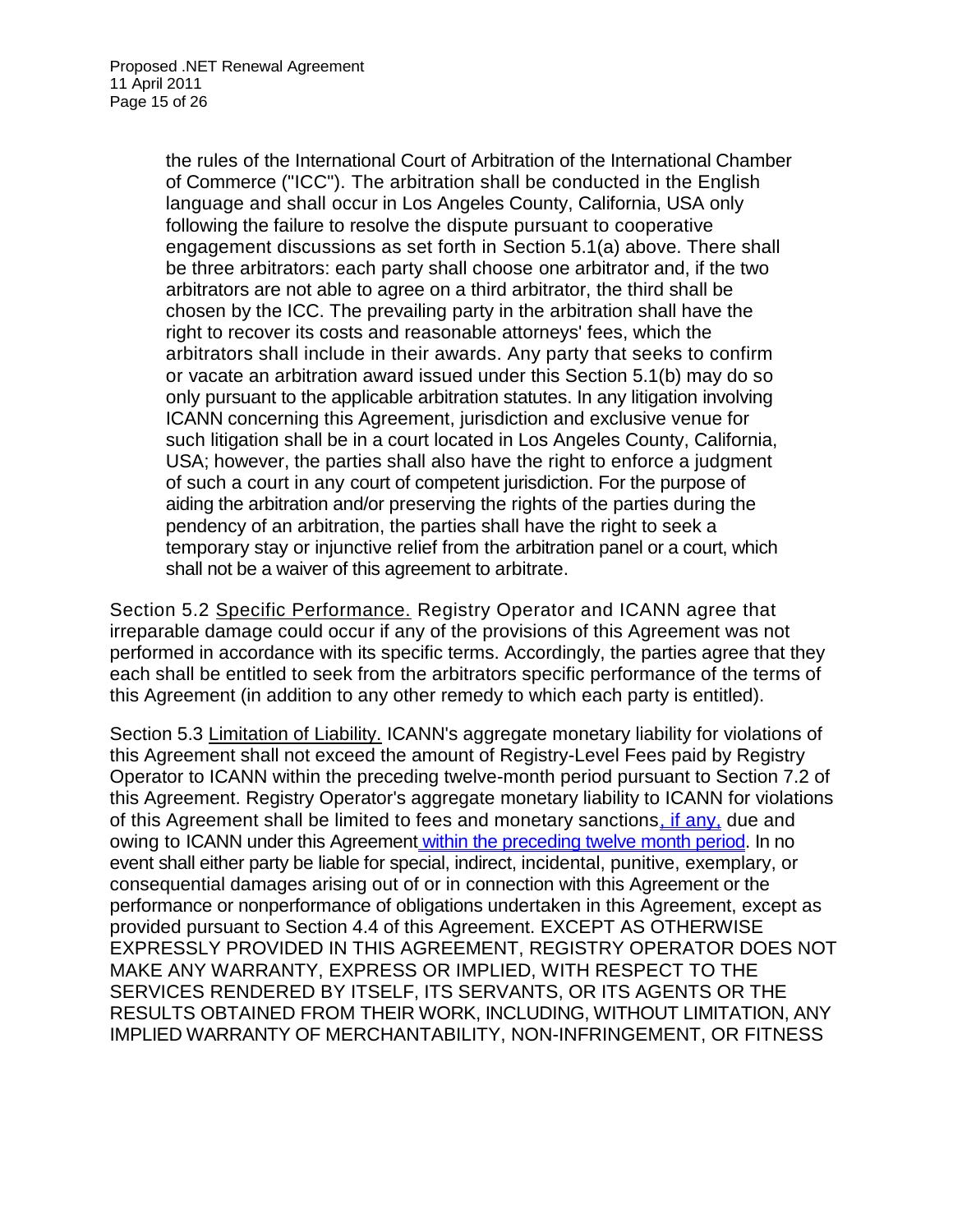#### FOR A PARTICULAR PURPOSE.

#### **ARTICLE VI TERMINATION PROVISIONS**

Section 6.1 Termination by ICANN. ICANN may terminate this Agreement if and only if: (i) Registry Operator fails to cure any fundamental and material breach of Registry Operator's obligations set forth in Sections 3.1(a), (b), (d) or (e); Section 5.2 or Section 7.3 within thirty calendar days after ICANN gives Registry Operator written notice of the breach, which notice shall include with specificity the details of the alleged breach; and (ii) (a) an arbitrator or court has finally determined that Registry Operator is, or was, in fundamental and material breach and failed to cure such breach within the prescribed time period and (b) following the decision of such arbitrator or court, Registry Operator has failed to comply with the decision of the arbitrator or court.

Section 6.2 Bankruptcy. This Agreement shall automatically terminate in the event Registry Operator shall voluntarily or involuntarily be subject to bankruptcy proceedings.

Section 6.3 Transition of Registry upon Termination of Agreement. Upon any expiration of this Agreement as provided in Section 4.1 or termination of this Agreement as provided in Sections 6.1 and 6.2, the parties agree to work cooperatively to facilitate and implement the transition of the registry for the TLD in accordance with this Section 6.3. Registry Operator shall agree to provide ICANN or any successor registry authority that may be designated for the TLD with any data regarding operations of the registry for the TLD necessary to maintain operations that may be reasonably requested in addition to that data escrowed in accordance with Section 3.1(c)(i) hereof.

Section 6.4 Rights in Data. Registry Operator shall not be entitled to claim any intellectual property rights in Registry Data. In the event that Registry Data is released from escrow as set forth in Section 3.1(c)(i), rights, if any, held by Registry Operator in the data shall automatically be licensed on a non-exclusive, irrevocable, royalty-free, paid-up basis to ICANN or to a party designated in writing by ICANN.

Section 6.5 No Reimbursement. Any and all expenditures, capital investments or other investments made by Registry Operator in connection with this Agreement shall be at Registry Operator's own risk and ICANN shall have no obligation to reimburse Registry Operator for any such expense, capital expenditure or investment. Registry Operator shall not be required to make any payments to a successor registry operator by reason of registry fees paid to Registry Operator prior to the effective date of (i) any termination or expiration of this Agreement or (ii) transition of the registry, unless any delay in transition of the registry to a successor operator shall be due to the actions of Registry Operator.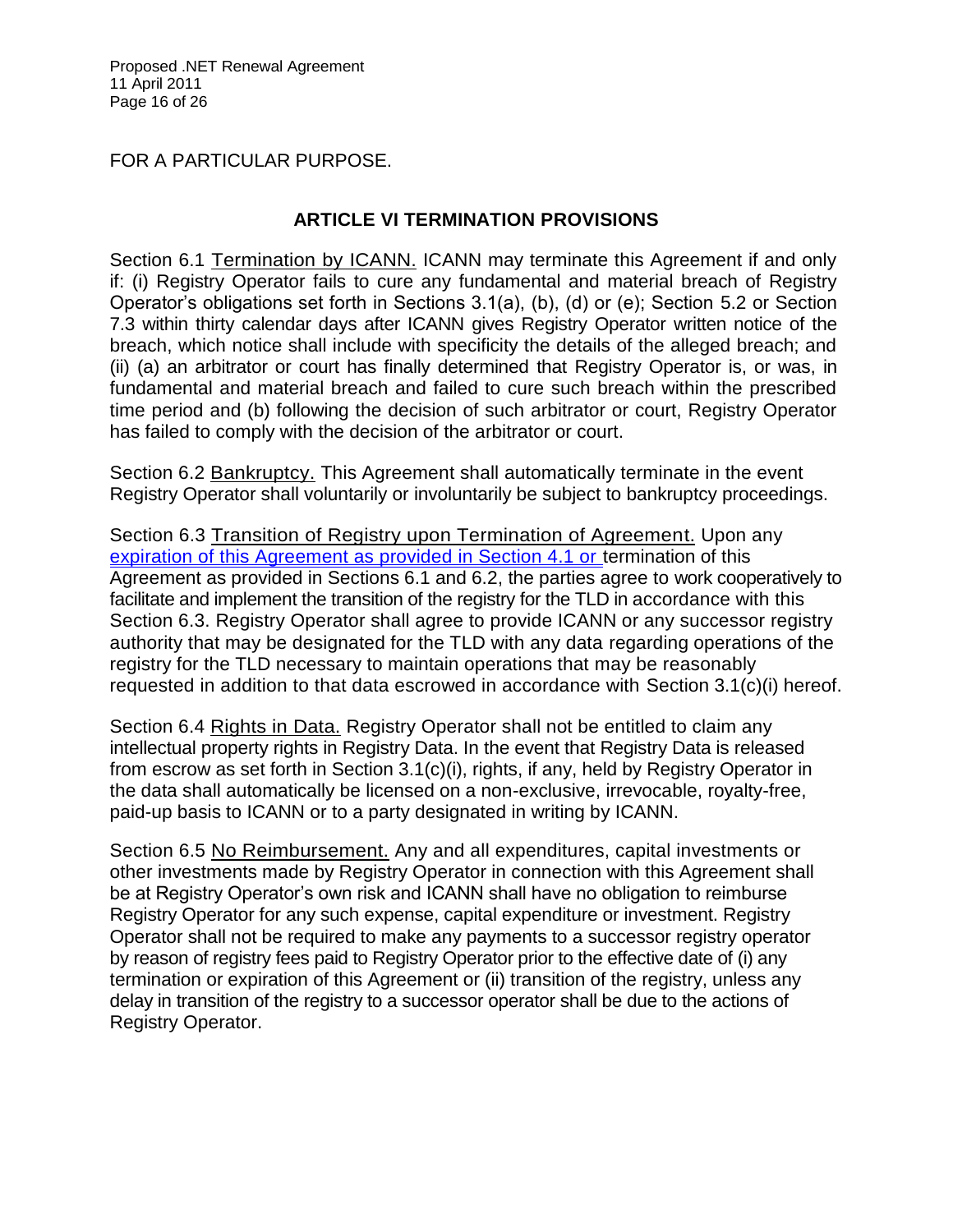Proposed .NET Renewal Agreement 11 April 2011 Page 17 of 26

#### **ARTICLE VII SPECIAL PROVISIONS**

Section 7.1 Registry-Registrar Agreement.

(a) Access to Registry Services. Registry Operator shall make access to Registry Services, including the shared registration system, available to all ICANN-accredited registrars, subject to the terms of the Registry-Registrar Agreement attached as Appendix 8 hereto. Registry Operator shall provide all **I CAN NICANN-accredited registrars following execution of the Registry-**Registrar Agreement, provided registrars are in compliance with such agreement, operational access to Registry Services, including the shared registration system for the TLD. Such nondiscriminatory access shall include without limitation the following:

(i) All registrars (including any registrar affiliated with Registry Operator, if any) can connect to the shared registration system gateway for the TLD via the Internet by utilizing the same maximum number of IP addresses and SSL certificate authentication;

(ii) Registry Operator has made the current version of the registrar toolkit software accessible to all registrars and has made any updates available to all registrars on the same schedule;

(iii) All registrars have the same level of access to customer support personnel via telephone, e-mail and Registry Operator's website;

(iv) All registrars have the same level of access to registry resources to resolve registry/registrar or registrar/registrar disputes and technical and/or administrative customer service issues;

(v) All registrars have the same level of access to data generated by Registry Operator to reconcile their registration activities from Registry Operator's Web and ftp servers;

(vi) All registrars may perform basic automated registrar account management functions using the same registrar tool made available to all registrars by Registry Operator; and

(vii) The shared registration system does not include, for purposes of providing discriminatory access, any algorithms or protocols that differentiate among registrars with respect to functionality, including database access, system priorities and overall performance.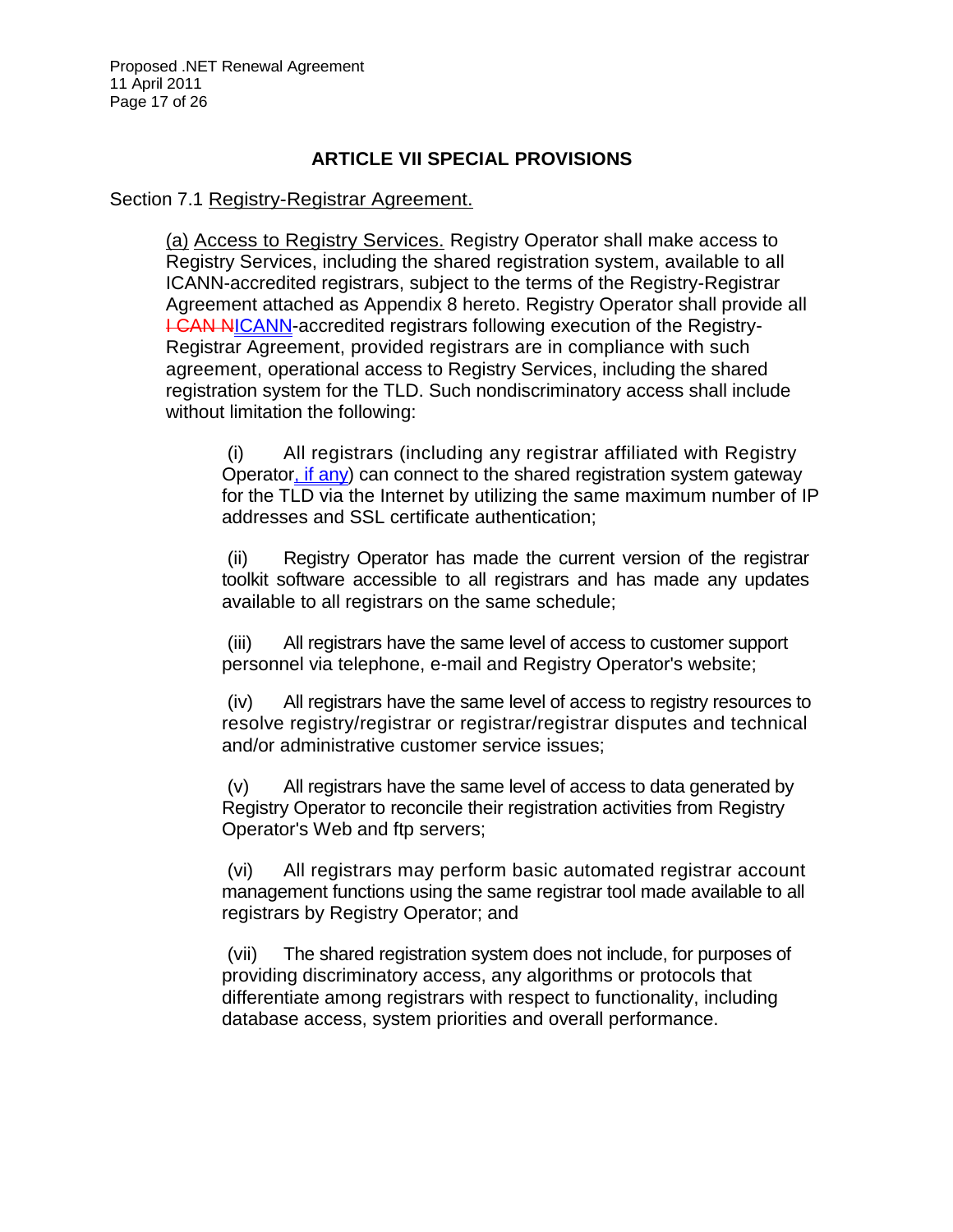Such Registry-Registrar Agreement may be revised by Registry Operator from time to time, provided however, that any such revisions must be approved in advance by ICANN.

(b) Special Programs. Notwithstanding Section 7.1(a), Registry Operator may for the purpose of supporting the development of the Internet in underserved geographies provide training, technical support, marketing or incentive programs based on the unique needs of registrars located in such geographies to such registrars, so long as Registry Operator does not treat similarly situated registrars differently or apply such programs arbitrarily. Registry Operator may implement such programs with respect to registrars within a specific geographic region, provided, that (i) such region is defined broadly enough to allow multiple registrars to participate and (ii) such programs do not favor any registrar in which Registry Operator may have an ownership interest over other similarly situated registrars within the same region.

(c) (b) Registry Operator Shall Not Act as Own Registrar. Registry Operator shall not act as a registrar with respect to the TLD. This shall not preclude Registry Operator from registering names within the TLD to itself through a request made to an ICANN-accredited registrar. In addition, where there is an imminent threat to the Security and Stability of the TLD or the Internet, this provision shall not preclude Registry Operator, for the purpose of protecting the Security and Stability of the TLD or the Internet, from temporarily preventing the registration of one or more names; provided, as soon as practicable but no later than 3 business days of taking such action, Registry Operator provides ICANN with a written notice of such action, which notice shall list all affected names, state the expected length of time that such names will not be available for registration, and explain why Registry Operator took such action. The contents of such notice shall be treated as confidential to the extent permitted by law. If ICANN disagrees with such action, it will instruct Registry Operator to release such names and Registry Operator shall immediately release such names upon receipt of such written instructions from ICANN.

(d) (e) Restrictions on Acquisition of Ownership or Controlling Interest in Registrar. Registry Operator shall not acquire, directly or indirectly, control of, or a greater than fifteen percent ownership interest in, any ICANN-accredited registrar.

Section 7.2 Fees to be Paid to ICANN.

(a) Registry-Level Transaction Fee. Commencing on 1 July 2005, Registry Operator shall pay ICANN a Registry-Level Transaction Fee in an amount equal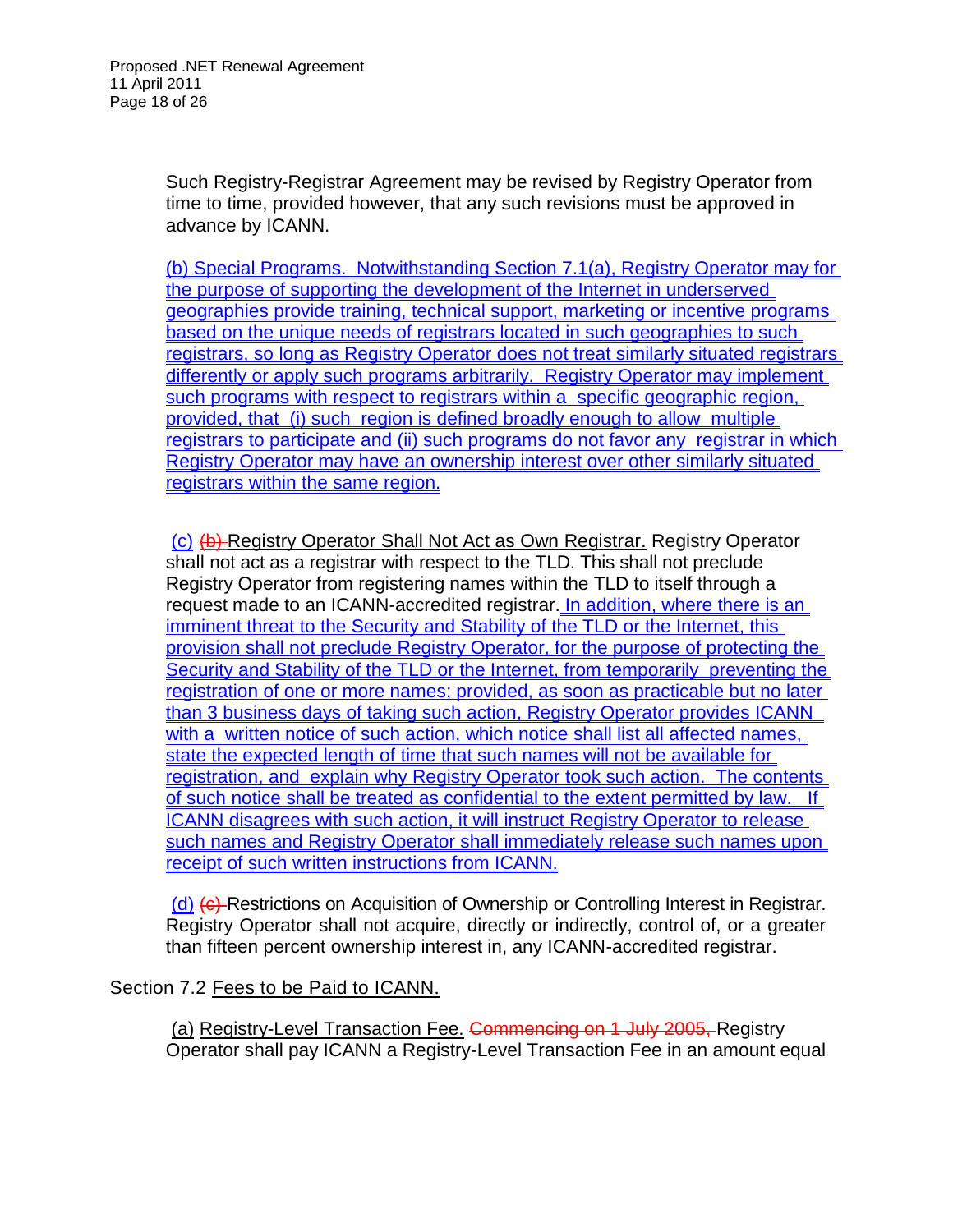to US\$0.75 for each annual increment of an initial or renewal domain name registration and for transferring a domain name registration from one ICANNaccredited registrar to another during the calendar quarter to which the Registry-Level Transaction Fee pertains. ICANN intends to apply this fee to purposes including: (a) a special restricted fund for developing country Internet communities to enable further participation in the ICANN mission by developing country stakeholders, (b) a special restricted fund to enhance and facilitate the security and stability of the DNS, and (c) general operating funds to support ICANN's mission to ensure the stable and secure operation of the DNS.

(b) Payment Schedule. Registry Operator shall pay the Registry-Level Fees specified in Sections 7.2(a) and (c), and Section 7.2(d), if applicable, by the 20th day following the end of each calendar quarter (i.e., on April 20, July 20, October 20 and January 20 for the calendar quarters ending March 31, June 30, September 30 and December 31) of the year to an account designated by ICANN.

(c) Fixed Registry-Level Fee. Commencing on 1 July 2005, Registry Operator shall pay ICANN a quarterly Fixed Registry-Level Fee in an amount equal to US\$37,950 for each quarter-during the twelve-month period ending June 30, 2006. Such fee is subject to increase on July 1 of each year thereafter in an amount established by ICANN's Board of Directors, but not to exceed a sum equal to 115% of the prior year's fee. One dollar (USD) of the Fixed Registry-Level Fee shall be waived for each dollar that the Registry-Level Transaction Fee exceeds US\$2,000,000 per annum.

(d) Variable Registry-Level Fee. For fiscal quarters in which ICANN does not collect a variable accreditation fee from all registrars, upon receipt of written notice from ICANN, Registry Operator shall pay ICANN a Variable Registry-Level Fee. The fee will be calculated by ICANN, paid to ICANN by the Registry Operator in accordance with the Payment Schedule in Section 7.2(b), and the Registry Operator will invoice and collect the fees from the registrars who are party to a Registry-Registrar Agreement with Registry Operator. The fee will consist of two components; each component will be calculated by ICANN for each registrar:

(i)  $\left\langle i\right\rangle$  The transactional component of the Variable Registry-Level Fee shall be specified by ICANN in accordance with the budget adopted by the ICANN Board of Directors for each fiscal year but shall not exceed US\$<del>0.15</del>0.25.

(ii) The per-registrar component of the Variable Registry-Level Fee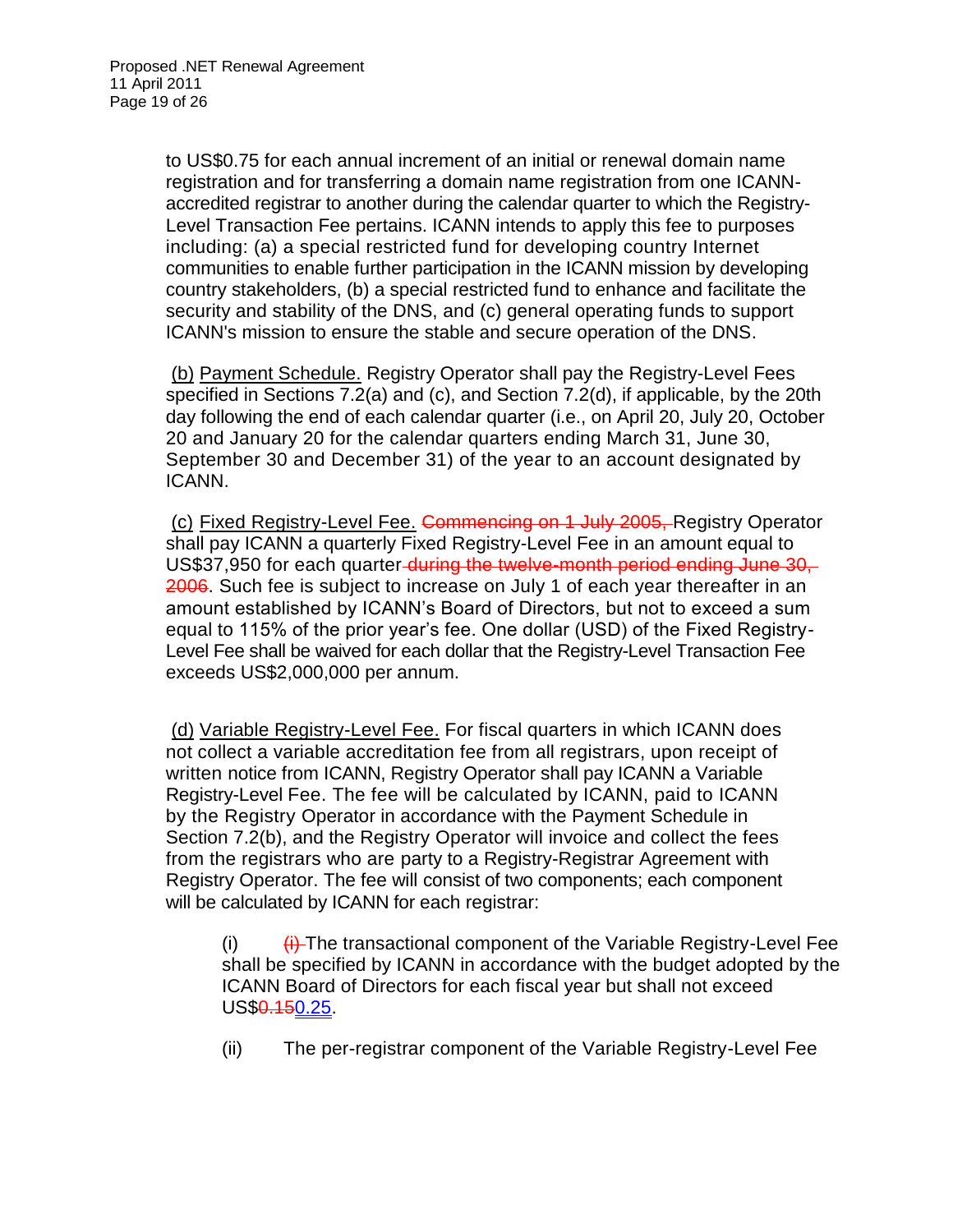shall be specified by ICANN in accordance with the budget adopted by the ICANN Board of Directors for each fiscal year, but the sum of the perregistrar fees calculated for all registrars shall not exceed the total Per-Registrar Variable funding established pursuant to the approved 2004- 2005 ICANN Budget.

(e) Interest on Late Payments. For any payments ten days or more overdue, Registry Operator shall pay interest on late payments at the rate of 1.5% per month or, if less, the maximum rate permitted by applicable law.

#### Section 7.3 Pricing for Domain Name Registrations and Registry Services.

(a) Pricing. From 1 July 2005 through 31 December 2006, theThe price to ICANN-accredited registrars for new and renewal domain name registrations and for transferring a domain name registration from one ICANN-accredited registrar to another, shall not exceed a total fee of US\$4.255.40, which fee consists of (A) a Registry Operator service fee ("Service Fee") equal to US\$3.504.65, and (B) an ICANN fee equal to US\$0.75. On 1 January 2007, the controls on Registry Operator's pricing set forth in this Section 7.3(a) shall be eliminated. Commencing on 1 January 2007, the The Service Fee charged during a calendar year for each annual increment of a new and renewal domain name registration and for transferring a domain name registration from one ICANN-accredited registrar to another, shall not exceed the highest Service Fee charged during the preceding calendar year multiplied by 1.10. The same Service Fee shall be charged to all ICANN-accredited registrars. Volume discounts and marketing support and incentive programs may be made if the same opportunities to qualify for those discounts and marketing support and incentive programs **isare available to all ICANN-accredited registrars. For the avoidance of doubt,** the programs expressly permitted by Section 7.1(b) shall not be a violation of this Section 7.3(a).

(b) Adjustments to Pricing for Domain Name Registrations. Registry Operator shall provide no less than six months prior notice in advance of any price increase for domain name registrations and shall continue to offer domain name registrations for periods of up to ten years.

#### **ARTICLE VIII MISCELLANEOUS**

Section 8.1 Indemnification of ICANN.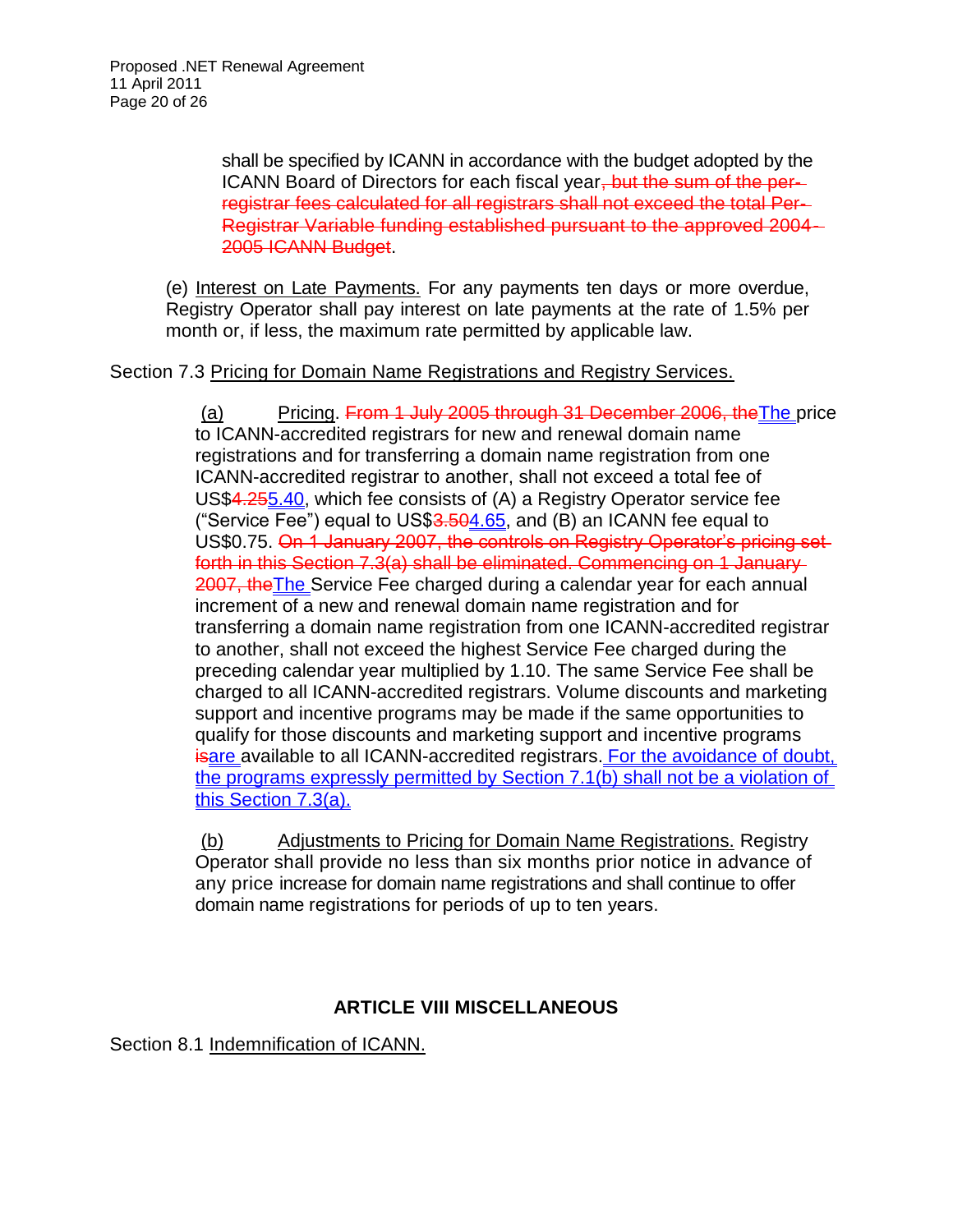(a) Registry Operator shall indemnify, defend, and hold harmless ICANN (including its directors, officers, employees, and agents) from and against any and all third-party claims, damages, liabilities, costs, and expenses, including reasonable legal fees and expenses, arising out of or directly relating to thirdparty claims against ICANN and any of the following: (a) : (a) ICANN's reliance, in connection with its decision to delegate the TLD to Registry Operator or to enter into this Agreement, on information provided by Registry Operator in its application for the TLD; (b) Registry Operator's establishment or operation of the registry for the TLD;  $(bc)$  Registry Services to the extent the acts giving rise to the claim were performed by or at the directionOperator's provision of Registry **OperatorServices; (ed) collection or handling of Personal Data by Registry** Operator; (de) any dispute concerning registration of a domain name within the domain of the TLD for the registry; and  $(ef)$  duties and obligations of Registry Operator in operating the registry for the TLD. With respect to each of (a), (c), (d), and (e), such indemnification obligation shall not apply to any claim arising, in whole or in part, out of any conduct of ICANN inconsistent with ICANN's obligations under; provided that Registry Operator shall not be obligated to indemnify, defend, or hold harmless ICANN to the extent the claim, damage, liability, cost, or expense arose due to a breach by ICANN of any obligation contained in this Agreement. For avoidance of doubt, nothing in this Section 8.1 shall be deemed to require Registry Operator to reimburse or otherwise indemnify ICANN for the costs associated with the negotiation or execution of this Agreement, or with the monitoring or management of the parties' respective obligations under this Agreement. Further, this section shall not apply to any request for attorney's fees in connection with any litigation or arbitration between or among the parties.

(b) For any claims by ICANN for indemnification whereby multiple registry operators (including Registry Operator) have engaged in the actions or omissions that gave rise to the claim, Registry Operator's aggregate liability to indemnify ICANN with respect to such claim shall be limited to a percentage of ICANN's total claim, calculated by dividing the number of total domain names under registration with Registry Operator within the TLD (which names under registration shall be calculated consistently with Section 7.2 hereof for any applicable quarter) by the total number of domain names under registration within all TLDs for which the registry operators thereof that are engaging in the same acts or omissions giving rise to such claim. For the avoidance of doubt, in the event that a registry operator is engaged in the same acts or omissions giving rise to the claims above, but such registry operator(s) do not have the same or similar indemnification obligations to ICANN at set forth in 8.1(a) above, the number of domains under management by such registry operator(s) shall nonetheless be included in the calculation in the preceding sentence.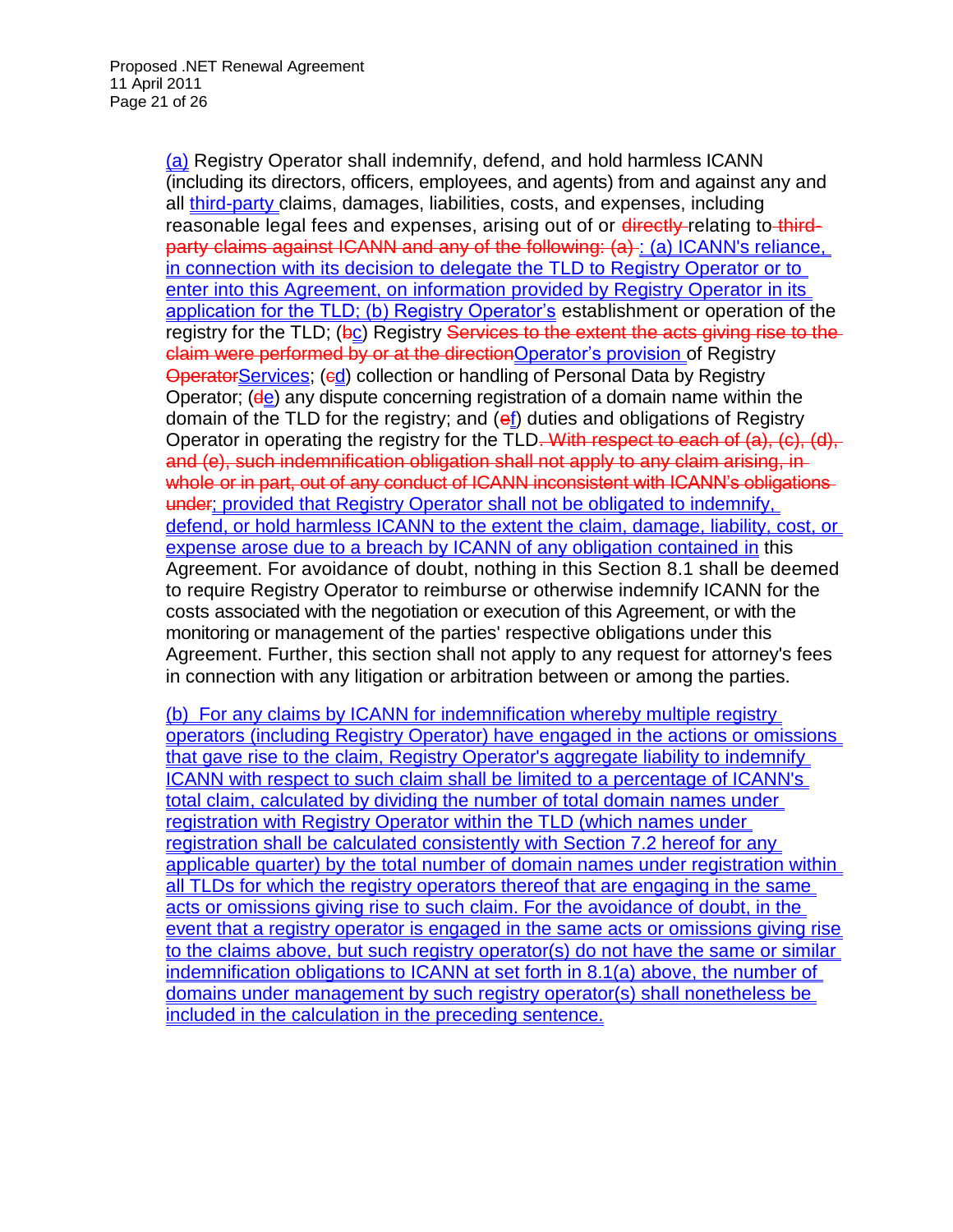Section 8.2 Indemnification Procedures. If any third-party claim is commenced that is indemnified under Section 8.1 above, notice thereof shall be given to ICANN as promptly as practicable. If ICANN receives notice of any third-party claim that is indemnified under Section 8.1 above, ICANN shall promptly notify Registry Operator of such claim. Registry Operator shall be entitled, if it so elects, in a notice promptly delivered to ICANN within a reasonable period of time, to immediately take control of the defense and investigation of such claim and to employ and engage attorneys reasonably acceptable to the indemnified party to handle and defend the same, at the indemnifying party's sole cost and expense, provided that in all events ICANN shall be entitled to control at its sole cost and expense the litigation of issues concerning the validity or interpretation of ICANN policies or conduct. ICANN shall cooperate, at its own cost, in all reasonable respects with Registry Operator and its attorneys in the investigation, trial, and defense of such claim and any appeal arising therefrom; provided, however, that the indemnified party may, at its own cost and expense, participate, through its attorneys or otherwise, in such investigation, trial and defense of such claim and any appeal arising therefrom. No settlement of a claim that involves a remedy affecting ICANN other than the payment of money in an amount that is indemnified shall be entered into without the consent of ICANN, which consent shall not be unreasonably withheld. If Registry Operator does not assume full control over the defense of a claim subject to such defense in accordance with this Section, Registry Operator may participate in such defense, at its sole cost and expense, and ICANN shall have the right to defend the claim in such manner as it may deem appropriate, at the reasonable cost and expense of Registry Operator.

Section 8.3 No Offset. All payments due under this Agreement shall be made in a timely manner throughout the term of this Agreement and notwithstanding the pendency of any dispute (monetary or otherwise) between Registry Operator and ICANN.

Section 8.4 Use of ICANN Name and Logo. ICANN grants to Registry Operator a nonexclusive royalty-free license to state that it is designated by ICANN as the Registry Operator for the Registry TLD and to use a logo specified by ICANN to signify that Registry Operator is an ICANN-designated registry authority. This license may not be assigned or sublicensed by Registry Operator.

Section 8.5 Assignment and Subcontracting. Any assignment of this Agreement shall be effective only upon written agreement by the assignee with the other party to assume the assigning party's obligations under this Agreement. Moreover, neither party may assign this Agreement without the prior written approval of the other party, which shall not be unreasonably withheld. Notwithstanding the foregoing, ICANN may assign this Agreement  $\ddot{\textbf{t}}$  in conjunction with a reorganization or re-incorporation of ICANN, to another nonprofit corporation organized for the same or substantially the same purposes, or (ii) as may be required pursuant to the terms of that certain Memorandum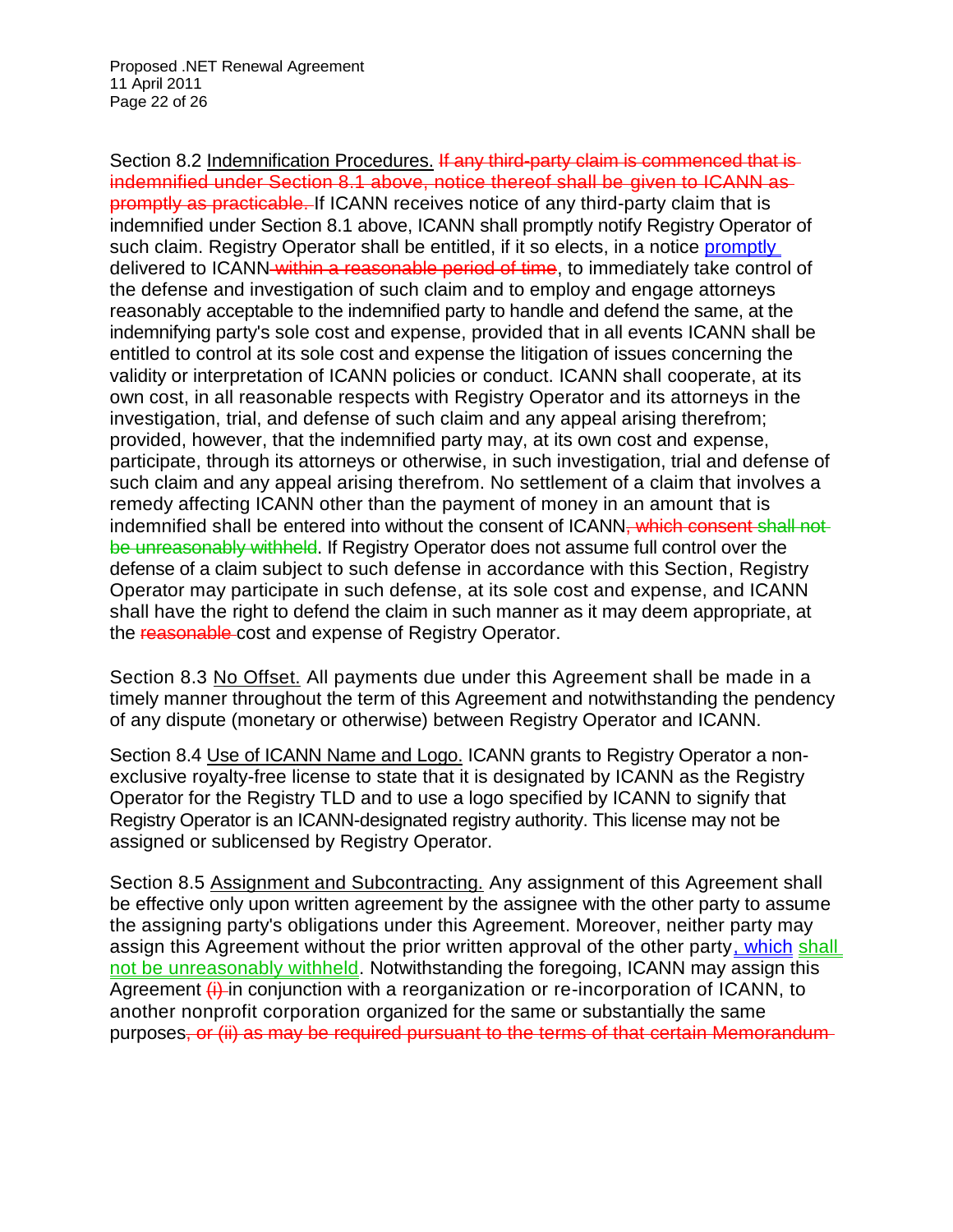of Understanding between ICANN and the U.S. Department of Commerce, as the same may be amended from time to time. Registry Operator must provide notice to ICANN of any subcontracting arrangements, and any agreement to subcontract portions of the operations of the TLD must mandate compliance with all covenants, obligations and agreements by Registry Operator hereunder. Any subcontracting of technical operations shall provide that the subcontracted entity become party to the data escrow agreement mandated by Section 3.1(c)(i) hereof.

Section 8.6 Amendments and Waivers. No amendment, supplement, or modification of this Agreement or any provision hereof shall be binding unless executed in writing by both parties. No waiver of any provision of this Agreement shall be binding unless evidenced by a writing signed by the party waiving compliance with such provision. No waiver of any of the provisions of this Agreement or failure to enforce any of the provisions hereof shall be deemed or shall constitute a waiver of any other provision hereof, nor shall any such waiver constitute a continuing waiver unless otherwise expressly provided.

Section 8.7 No Third-Party Beneficiaries. This Agreement shall not be construed to create any obligation by either ICANN or Registry Operator to any non-party to this Agreement, including any registrar or registered name holder.

Section 8.8 Notices, Designations, and Specifications. All notices to be given under or in relation to this Agreement shall be given either (i) in writing at the address of the appropriate party as set forth below or (ii) via facsimile or electronic mail as provided below, unless that party has given a notice of change of postal or email address, or facsimile number, as provided in this agreement. Any change in the contact information for notice below shall be given by the party within 30 days of such change. Any notice required by this Agreement shall be deemed to have been properly given (i) if in paper form, when delivered in person or via courier service with confirmation of receipt or (ii) if via facsimile or by electronic mail, upon confirmation of receipt by the recipient's facsimile machine or email server<del>, provided that such notice via facsimile or electronic</del> mail shall be followed by a copy sent by regular postal mail service within two (2) business days. Whenever this Agreement shall specify a URL address for certain information, Registry Operator shall be deemed to have been given notice of any such information when electronically posted at the designated URL. In the event other means of notice shall become practically achievable, such as notice via a secure website, the parties shall work together to implement such notice means under this Agreement.

If to ICANN, addressed to:

Internet Corporation for Assigned Names and Numbers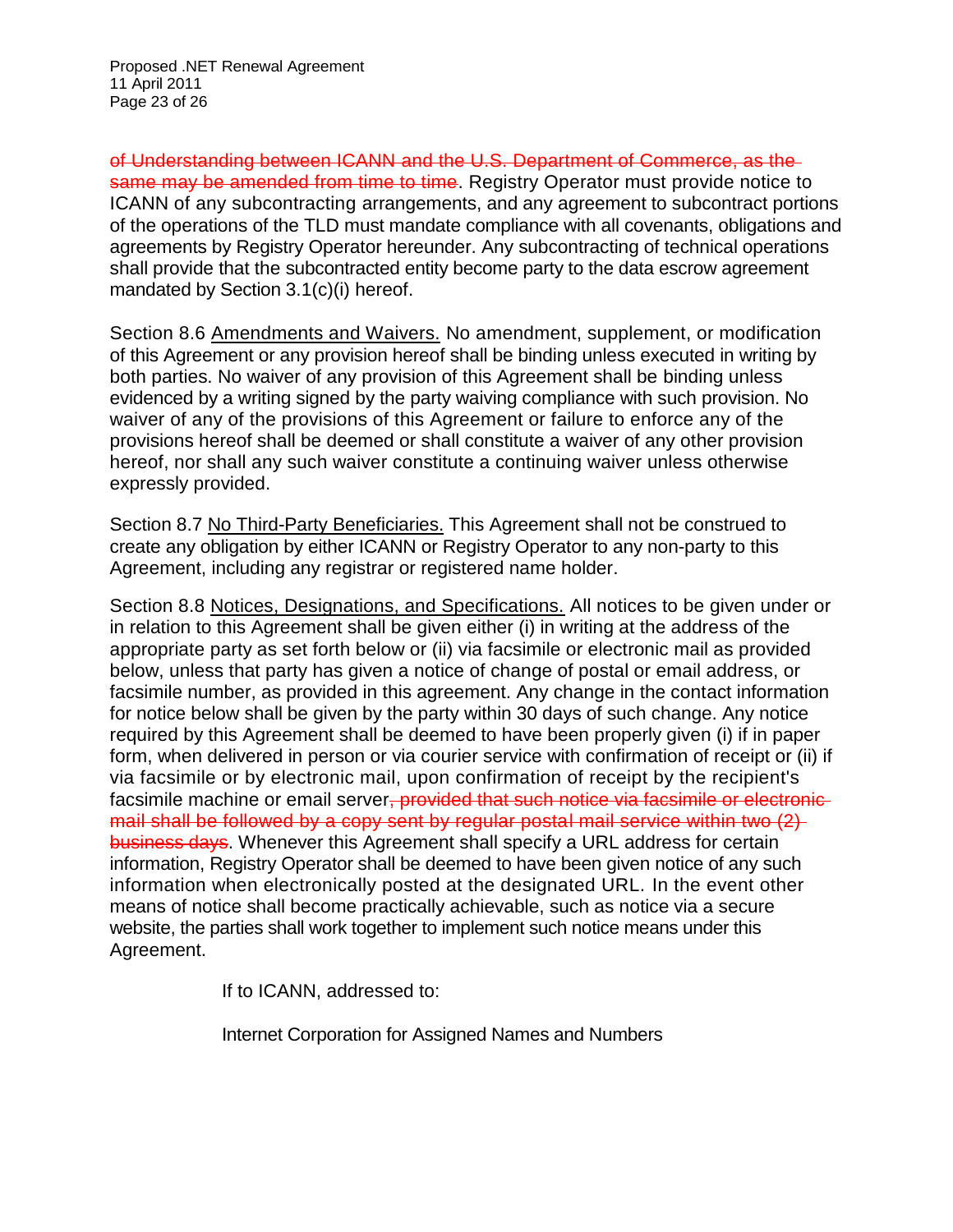Proposed .NET Renewal Agreement 11 April 2011 Page 24 of 26

> 4676 Admiralty Way, Suite 330 Marina Del Rey, California 90292 Telephone: 1-310-823-9358 Facsimile: 1-310-823-8649 Attention: President and CEO With a Required Copy to: General Counsel Email: (As specified from time to time.)

If to Registry Operator, addressed to:

VeriSign, Inc. 21355 Ridgetop Circle Dulles, VA 20166 Telephone: 1-703-948-44634524 Facsimile: 1-703-450-7326 Attention: VP<sub>7-</sub>Associate General Counsel, **WADSNaming With a Required Copy to: General** Counsel Email: (As specified from time to time.)

Section 8.9 Language. Notices, designations, determinations, and specifications made under this Agreement shall be in the English language.

Section 8.10 Counterparts. This Agreement may be executed in one or more counterparts, each of which shall be deemed an original, but all of which together shall constitute one and the same instrument.

Section 8.11 **Entire Agreement.** This Agreement (including its Appendices, which form a part of it) constitutes the entire agreement of the parties hereto pertaining to the operation of the TLD and supersedes all prior agreements, understandings, negotiations and discussions, whether oral or written, between the parties on that subject. In the event of a conflict between the provisions in the body of this Agreement and any provision in its Appendices, the provisions in the body of the Agreement shall control.

[signature page follows]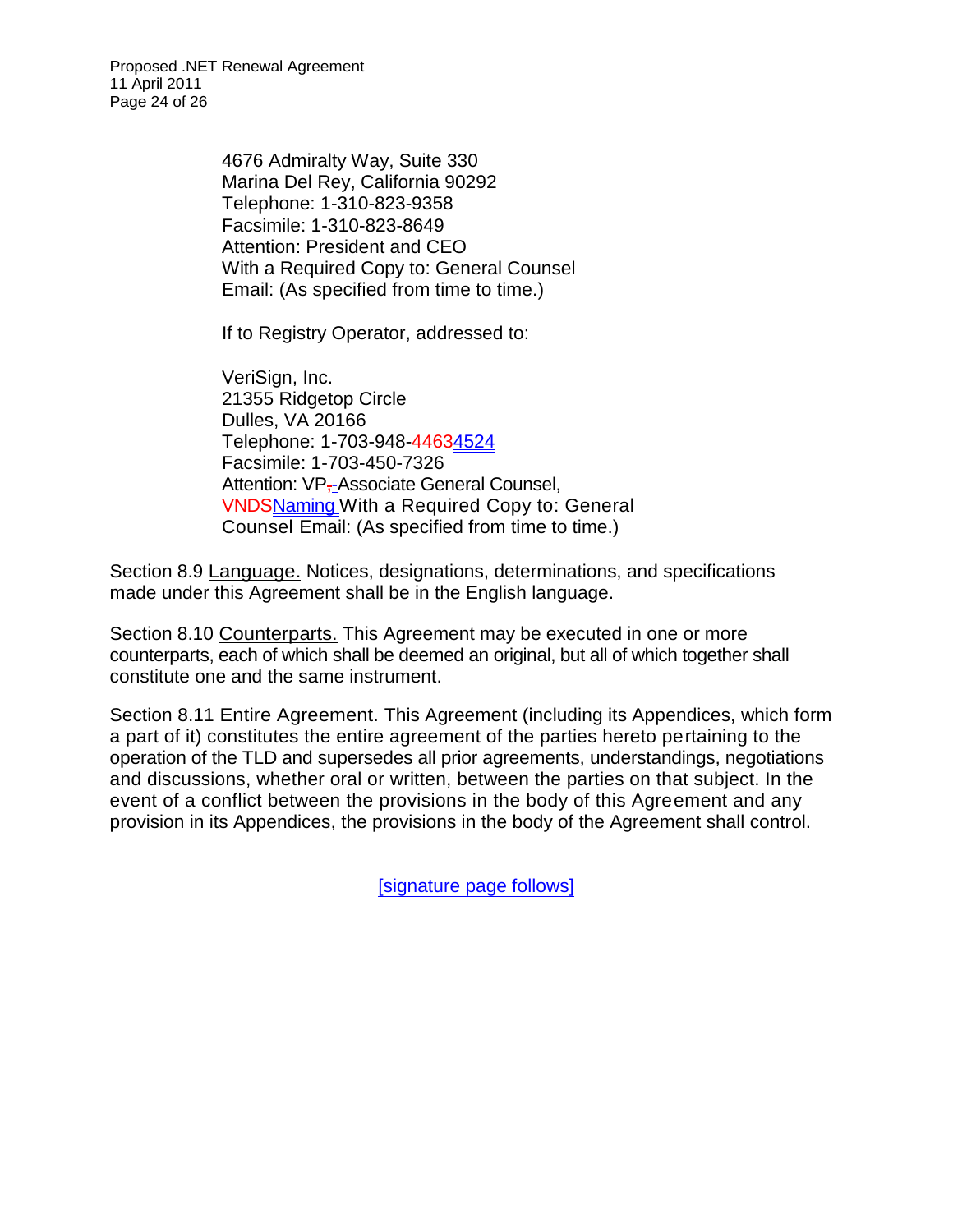Proposed .NET Renewal Agreement 11 April 2011 Page 25 of 26

IN WITNESS WHEREOF, the parties hereto have caused this Agreement to be executed by their duly authorized representatives.

#### **INTERNET CORPORATION FOR ASSIGNED NAMES AND NUMBERS**

By: \_\_\_\_\_\_\_\_\_\_\_\_\_ Dr. Paul TwomeyRod **Beckstrom** President and CEO

Date:

**VeriSign, Inc.**

By:  $\frac{2}{\sqrt{2}}$ 

Mark D. McLaughlin Sr. **Vice President and Chief Executive Officer** 

Date: